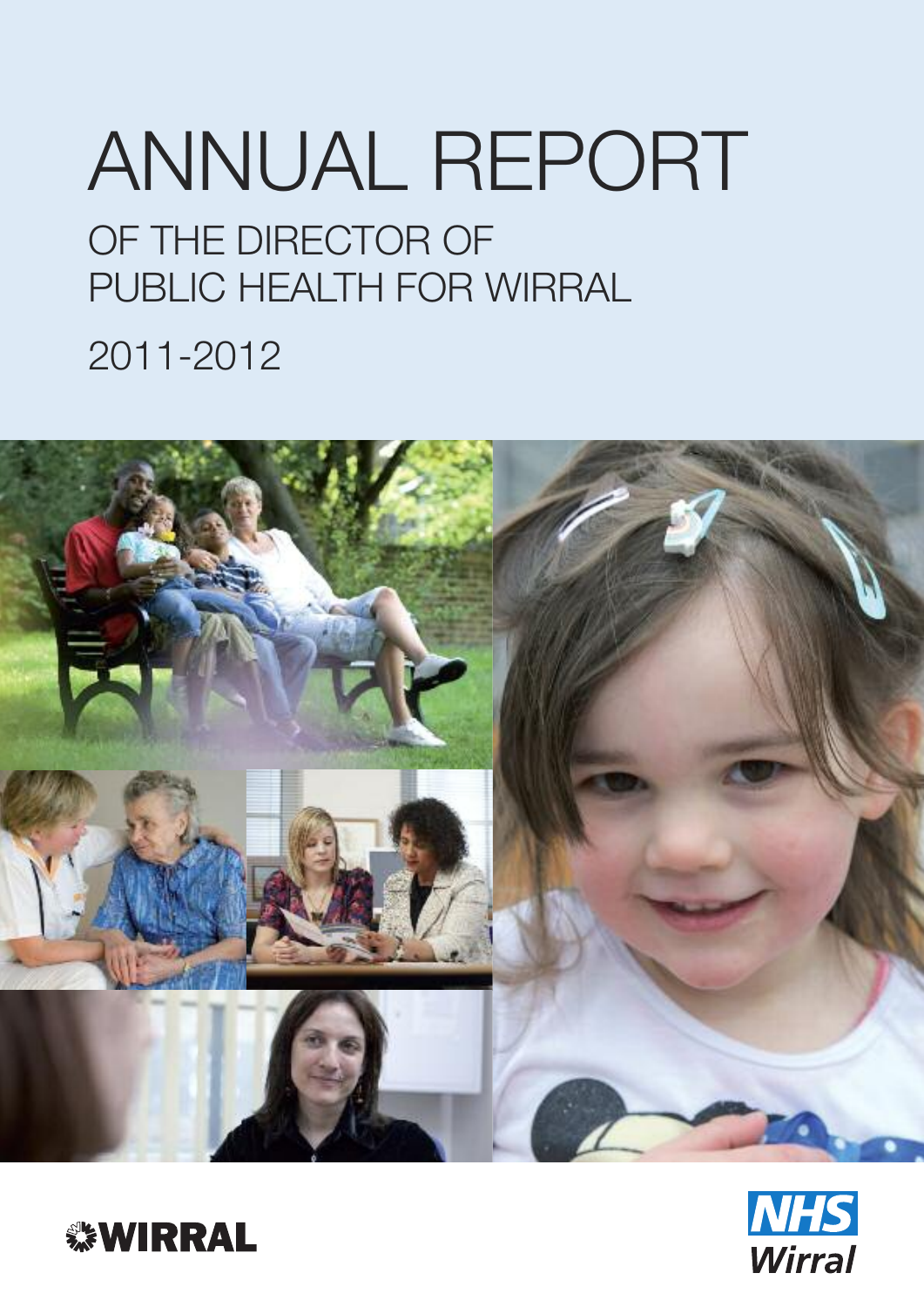# **Contents**

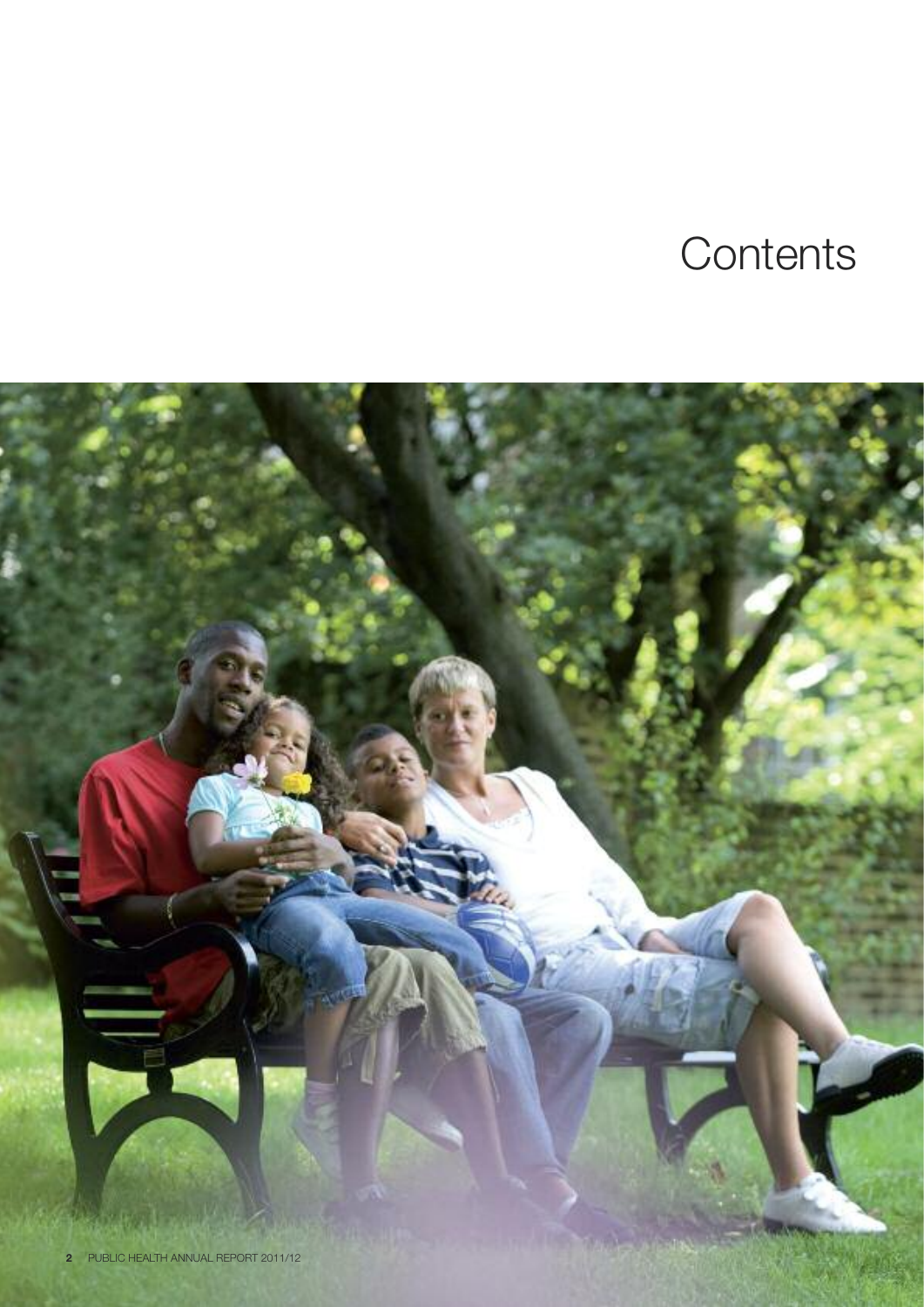| Foreword                                       |                 |
|------------------------------------------------|-----------------|
| Health need versus health service availability | 6               |
| Health and social care delivery must change    | 10 <sub>1</sub> |
| Tackling the causes of ill health              | 14              |
| A new movement                                 | 22              |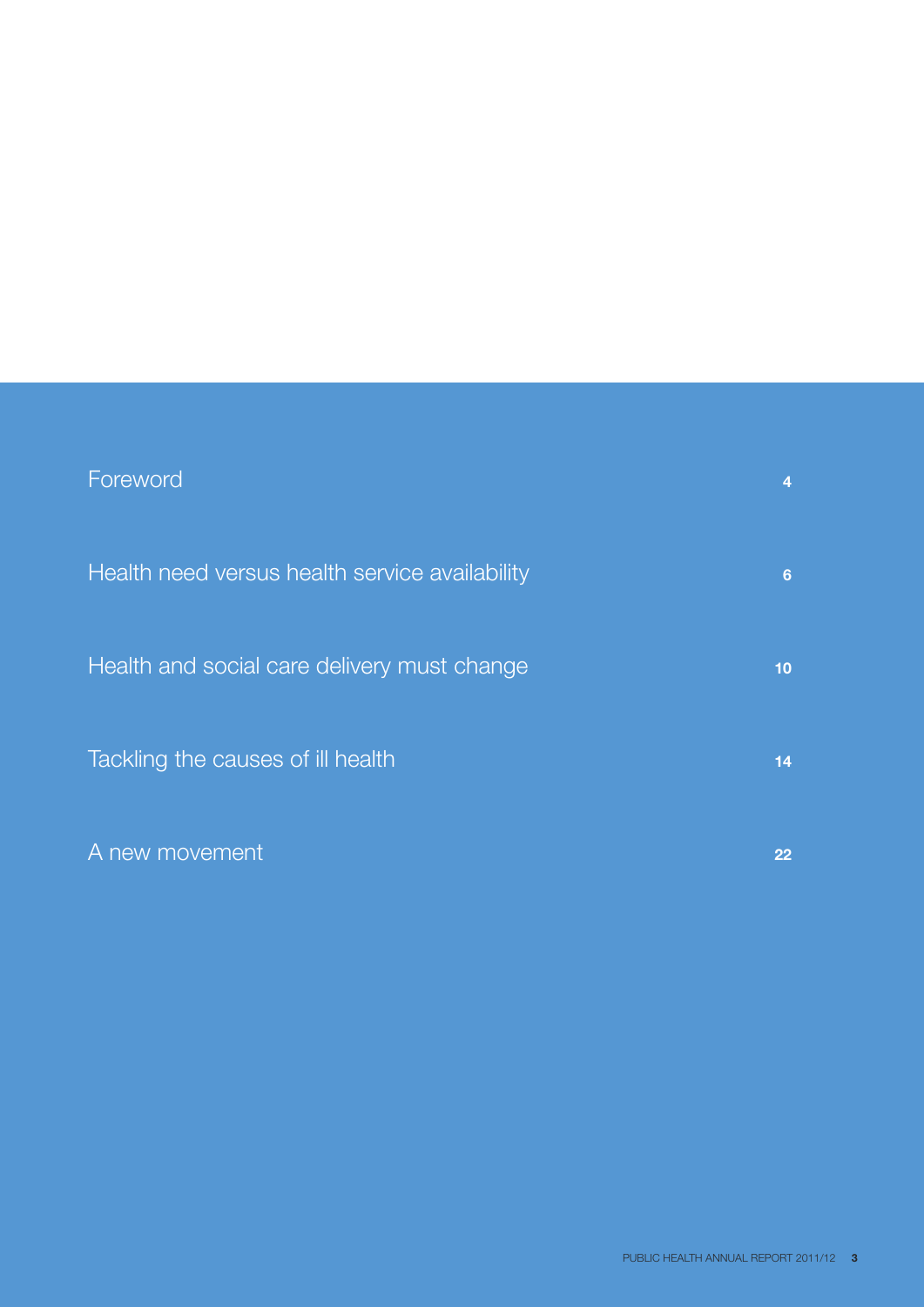# Foreword

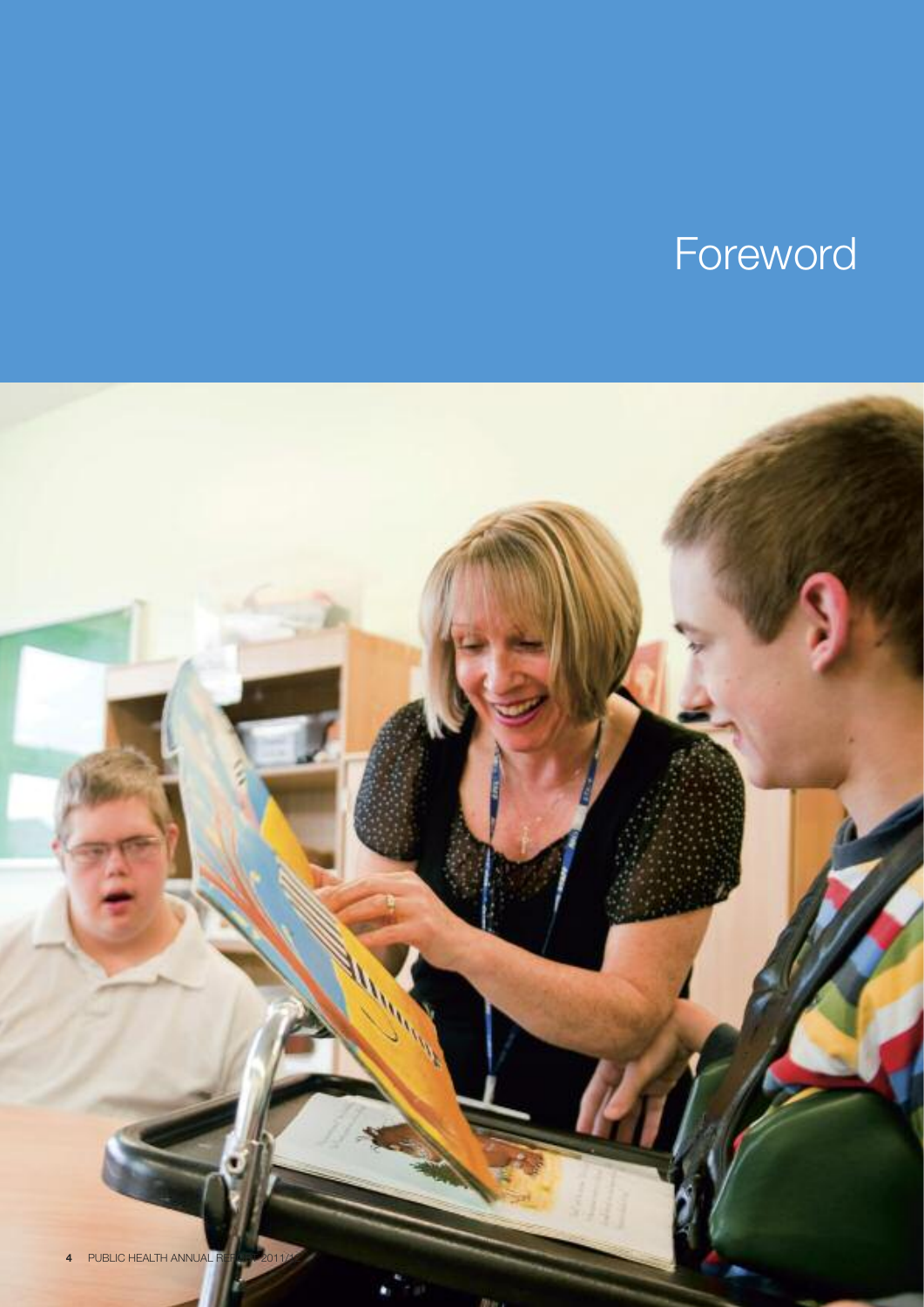Wirral's 2012 Public Health Annual Report (PHAR) is being published during a time of heightened levels of reform activity, and the style and content may feel different from recent years. But our aim remains to highlight issues that impact upon the public's health and to recommend action that will improve it.

A central theme this year is the challenge to maintain public health services in the short term and put in place foundations for services that are sustainable in the long term.

At the time of writing, early results from the 2011 Census suggest that there is a positive, upward trend in life expectancy for Wirral. The population of Wirral has also increased in the past decade, where it was previously predicted to decrease. Health is improving, but the seemingly intractable differences in health outcomes between our most affluent and our least affluent communities remain.

Future funding for all public services, including public health services, is under pressure. Unless we intentionally tackle the years of life our population live in poor health, we may be facing a future where the population's need for health services consistently outstrips the resources available to provide those services.

This highlights for me the need to understand within the Borough how our resources collectively making an impact. Health, social care and prevention services will have to become more integrated and focus on shared objectives for health outcomes. We should consider the services available to our communities and look to ensure they work together, building on the strengths of what we have to offer and making them accessible to those who need them.

To this end, the establishment of our shadow **Health & Wellbeing Board** provides an opportunity to strengthen collective leadership across the statutory and voluntary sectors. It is also a place in which to challenge how our collective activities link back to the needs of our communities.

I would like to take this opportunity to thank all those across the Borough, who I have worked with and who have helped to deepen my understanding of the community I serve. Most of all, I would like to say thank you to all those who give their time freely to support those who need help. I have met some extraordinary and wonderful people over the last year and they have enriched my life as a Director of Public Health.

Finally, I feel very fortunate to have a public health team who have remained passionate and committed to their work during a difficult year.

I hope there is much in this report that prompts both interest and discussion as we embrace both the challenges and the opportunities inherent in improving Wirral's public health.

**Fiona Johnstone Director of Public Health**

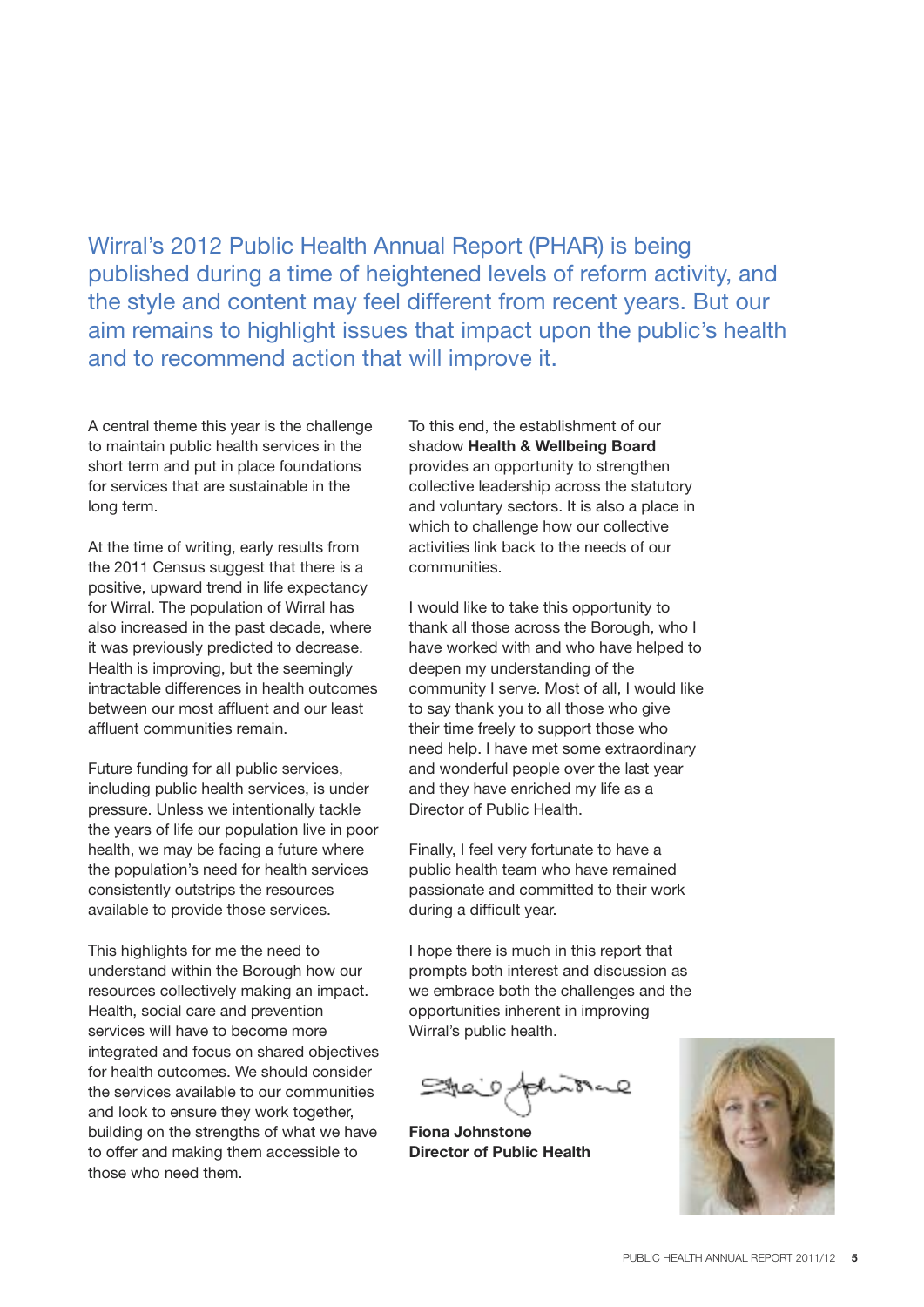## Health need versus health service availability

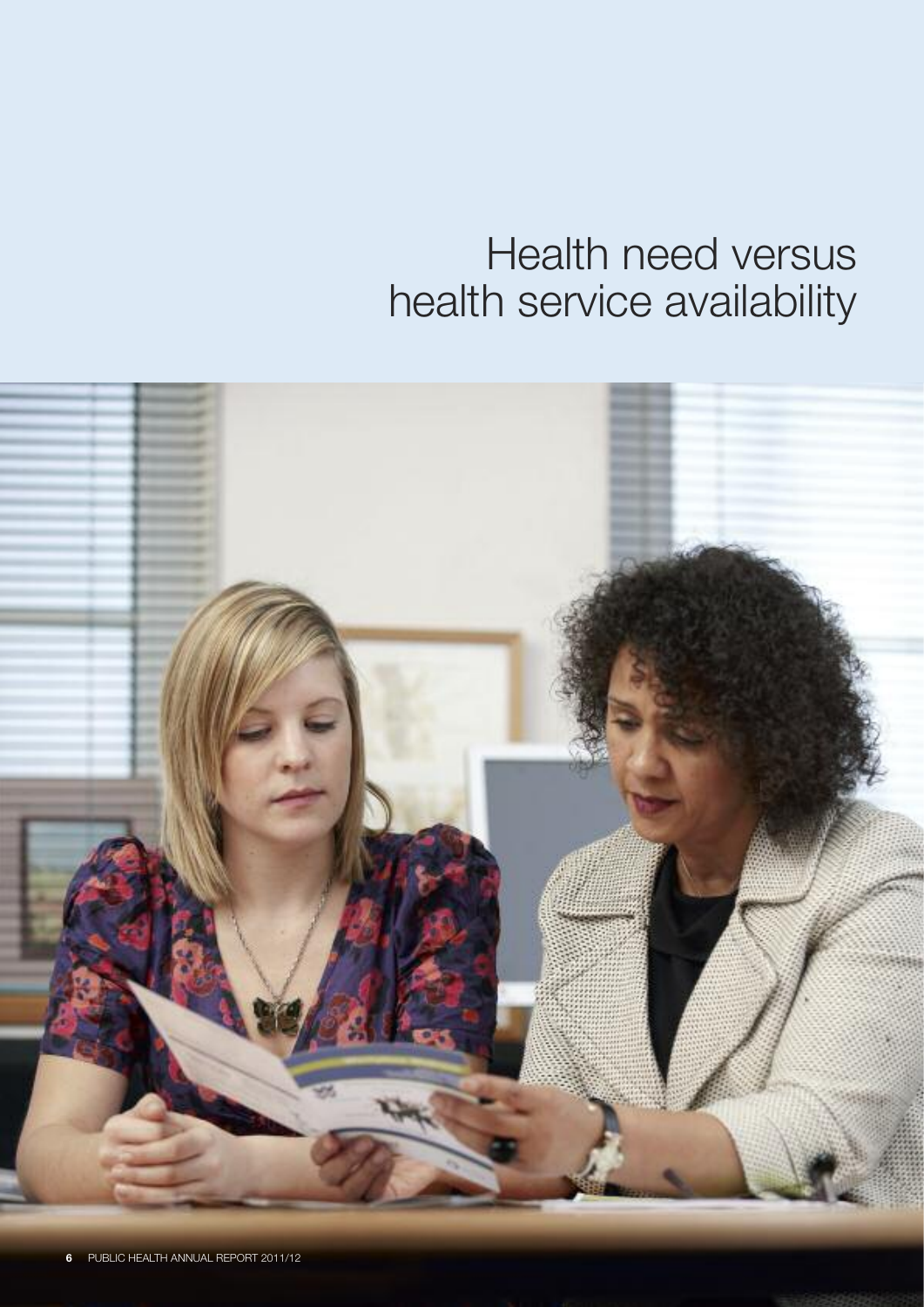It is well recognised that the combined successes of healthcare, medicine and the development of social infrastructure in the 20th century have led to people living longer now than 100 years ago. In fact, life expectancy has increased from an average 48 years in 1901 to 80 years in 2009<sup>1</sup>.

Increased longevity comes at a price though. As people live longer, their long-term health needs grow accordingly, putting a tremendous strain on resources. Current estimates suggest there are around 15 million people in England with at least one long-term health condition - a condition that cannot be cured but can be managed through medication and/or therapy<sup>2</sup>. The most common types of long-term conditions in the UK are heart disease, cancers, diabetes, chronic obstructive pulmonary disease (COPD), dementia and arthritis.

Many people live with more than one long-term condition. In some instances their condition can make them more vulnerable to other illness or injury (for example, heart disease can result in increased risk of falls, leading to fractures, anxiety and depression). Such conditions primarily have a significant impact on people's quality of life, but a knock on effect is that responsive and, in many cases, more frequent health and social care is then required. The Department of Health currently estimates that around 70% of the current health and social care budget is spent on long-term conditions<sup>3</sup> and that public expenditure on long-term social care will rise by 94% to £15.9 billion by 2022 $^4$ . In Wirral, an estimated 15,000 people require support with at least one 'activity of daily living' (for example, feeding, bathing or walking) and this is set to increase to 19,000 by 2020<sup>5</sup>. Although much of this support is currently provided

by family carers, it is an indication of the growing potential demand for more formal care in the future.

Recent analysis in Wirral shows that heart disease, stroke and lung and throat cancers were the most common causes of premature death between 2005 and 2007 in both men and women, accounting for 30% of premature death in men and 26% in women. Other important causes were cirrhosis of the liver in men and breast cancer in women, each contributing around another 6% of premature death $6$ . However, when morbidity (living with illness rather than dying from it) is considered, conditions arising from alcohol use (especially in men), dementia, depression and COPD become the most frequently reported diseases. In terms of the need for longer-term health and social services, these conditions accounted for 31% of 'years lived with disability' among both men and women in 2004, an estimated 7,000 years across the whole population of Wirral.

Since the introduction of the National Health Service in 1948, we have become accustomed to comprehensive healthcare being provided whenever we need it. We have also become accustomed to this healthcare keeping in step with developments in technology. However, the public sector landscape is changing rapidly and it is likely that demand for services will outstrip supply at a faster pace in years to come.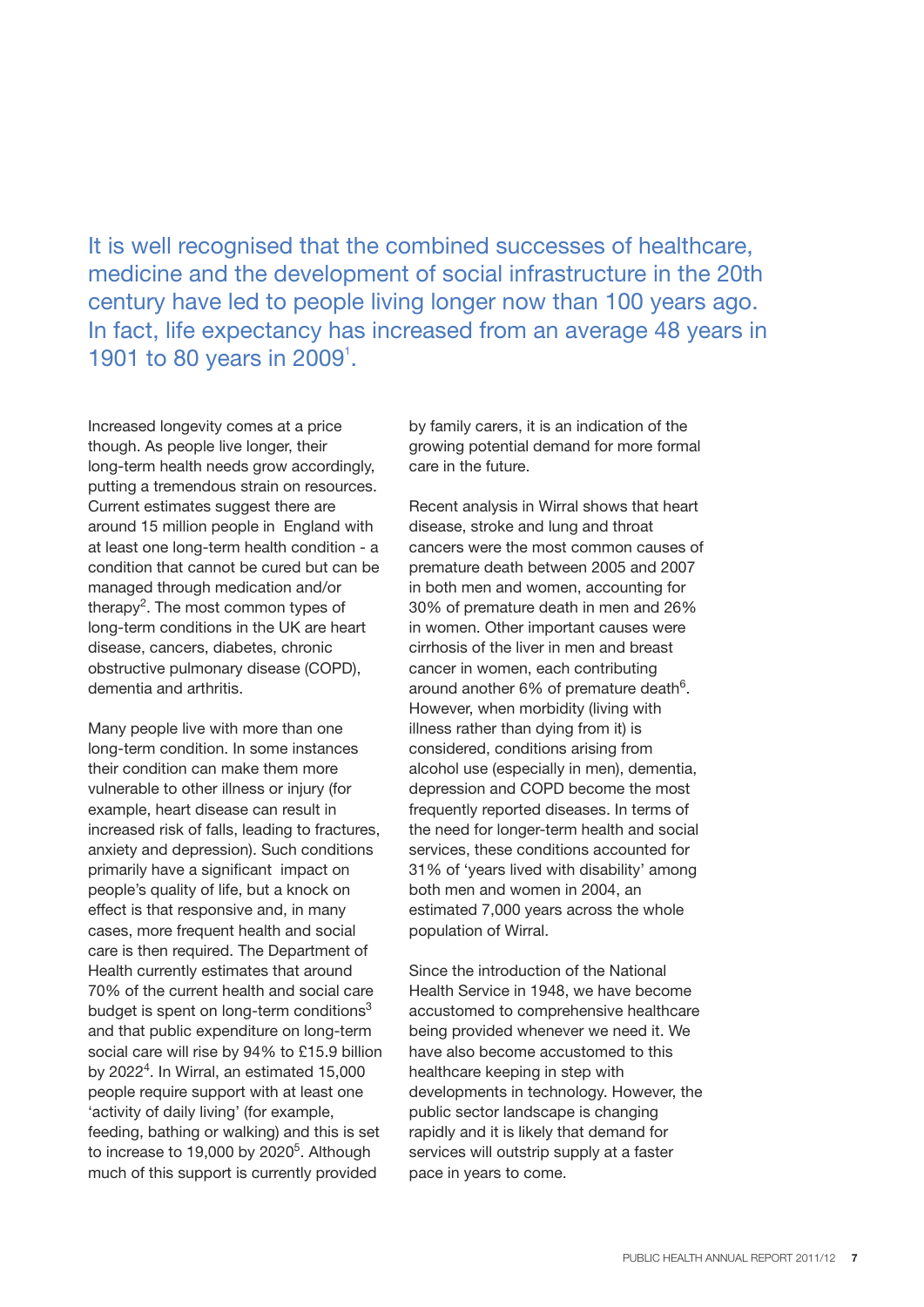The situation is made worse by economic uncertainty. With pressure on public budgets, the NHS Chief Executive Sir David Nicholson estimated in 2009 that up to £20 billion of savings would need to be made by the NHS in England by 2014 $^7$ . Updated estimates, based on current economic growth forecasts, suggest that this saving will in fact need to continue and increase beyond 2014, with cuts to health and social care spending required up to 2017<sup>8</sup>. The combination of pressure to save money of this magnitude and the ever increasing demand for services raises the risk of a significant funding gap. Any subsequent growth in NHS or social care (to keep pace with national income) would mean a virtual freeze of all other public spending<sup>8</sup>. A similar gap has been developing in social care for older people, albeit on a smaller scale. Between 2005 and 2010, it is estimated that the gap between demand and expenditure was around 9% (around £0.7 billion) and increasing<sup>9</sup>.

There has been much discussion about the contribution that increased productivity and efficient delivery can make in closing the current gap in capacity and demand for public services and current reconfigurations of services nationally and locally reflect this. Areas where savings can be made include improving clinical practice, minimising 'structural support' costs, improving staff efficiency and redesigning the way patients are cared for<sup>10</sup>. However, it is clear that without a significant change in the way health and social care services are used, this gap will not be closed $11$ .

#### RECOMMENDATIONS

- There needs to be much greater awareness in Wirral of the growing imbalance between expectation, demand and resources for public services. Measures/initiatives to engage the local population in the debate should be put in place.
- Modelling of likely future demand for health and social care services is a valuable tool. Such approaches should be employed not only to help set priorities for the health and social care system but also in regular monitoring and evaluation of service impact through updated data.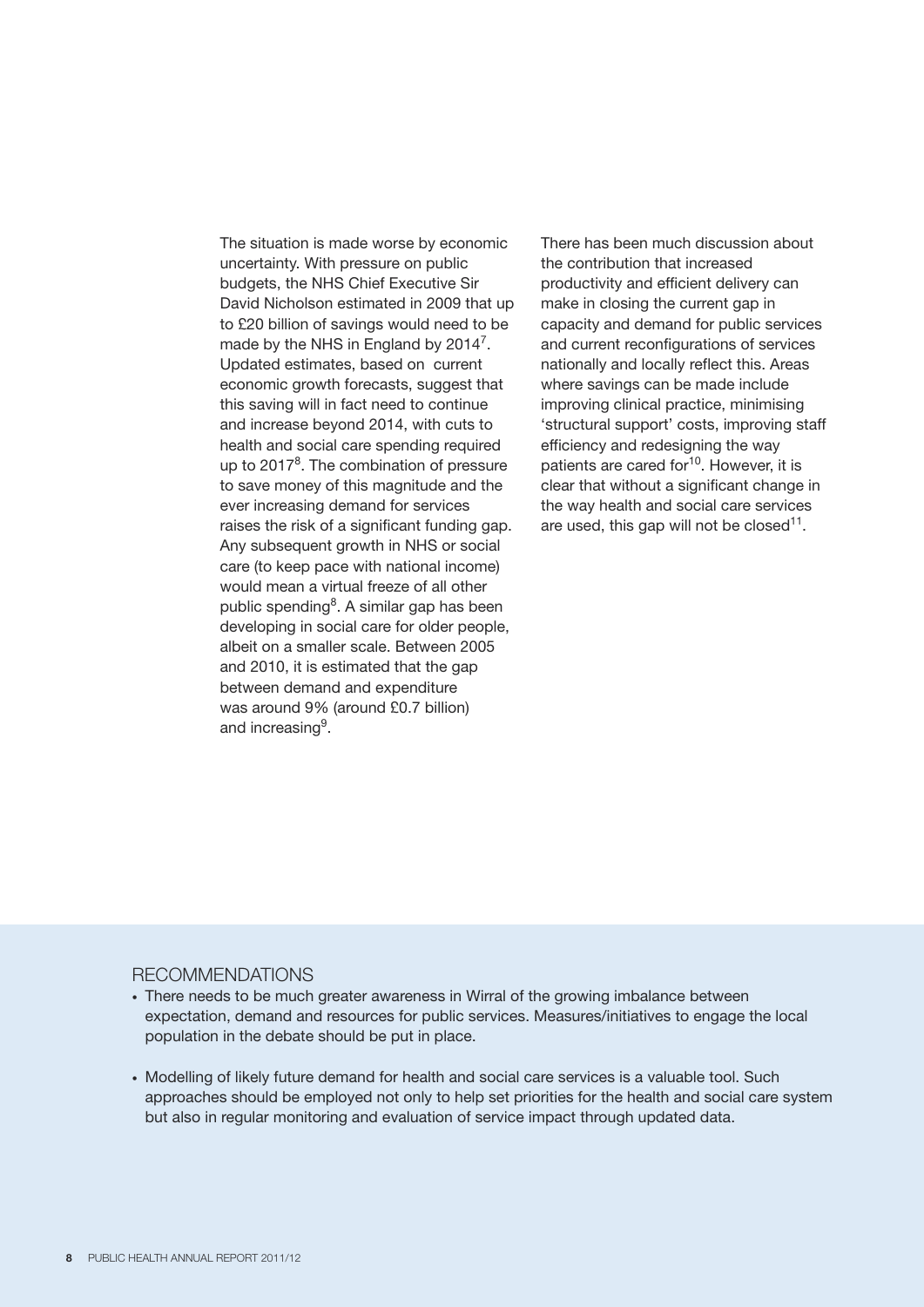

- 1. A Century of Change: Trends in UK statistics since 1900, House of Commons Library (accessed June 2012)
- *www.parliament.uk/documents/commons/lib/research/rp99/rp99-111.pdf*
- *2. Department of Health (accessed June 2012) www.dh.gov.uk/health/category/policy-areas/nhs/long-term-conditions/*
- *3. Department of Health (accessed June 2012) www.longtermconditions.dh.gov.uk/about/*
- 4. Department of Health Improving the health and well-being of people with long term conditions (accessed June 2012) *www.yourpersonalbestcampaign.co.uk/materials/DOH*
- *5. English Longitudinal Study of Ageing, 2009 (Wave 4). www.ifs.org.uk/ELSA/reportWave4*
- *6. NHS Wirral Joint Strategic Needs Assessment (2011). Burden of Disease Assessment (Accessed June 2012) www.info.wirral.nhs.uk/document\_uploads/Health-Profiles/BurdenofDiseaseAssessNov09.pdf*
- 7. 7.1 Nicholson D (2009). The Year: NHS Chief Executive's Annual Report 2008/09. London: Department of Health (accessed May 2012) *www.dh.gov.uk/en/Publicationsandstatistics/Publications/PublicationsPolicyAndGuidance/DH\_099689*
- 8. 8.2 Crawford R & Emmerson C NHS and social care funding: the outlook to 2021/22. July 2012 Nuffield Trust (accessed July 2012) *www.nuffieldtrust.org.uk/publications/future-NHS-spending*
- 9. Fairer Care Funding. Analysis and evidence supporting the recommendations of the Commission on Funding of Care and Support (July 2011) *(accessed July 2012) www.wp.dh.gov.uk/carecommission/files/2011/07/Volume-II-Evidence-and-Analysis1.pdf*
- 10. Appleby J, Ham C, Imison C, Jennings M. 2010 Improving NHS productivity. More with the same not more of the same (accessed May 2012) *www.kingsfund.org.uk/publications/improving\_nhs.html*
- *11. McKinsey report on the fiscal future of the NHS (2010) (accessed June 2012) www.dh.gov.uk/en/FreedomOfInformation/Freedomofinformationpublicationschemefeedback/FOIreleases/DH\_116520*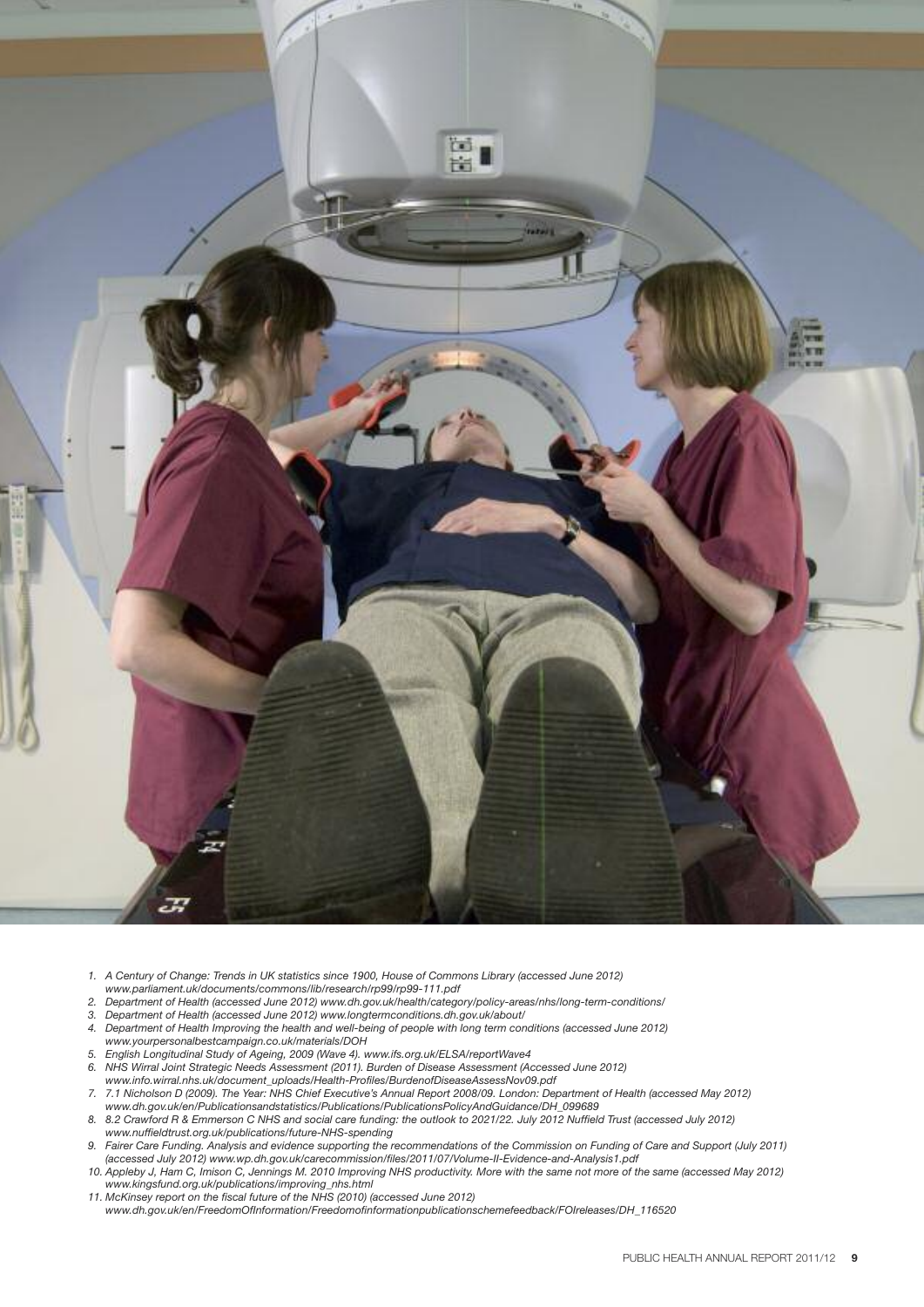## Health and social care delivery must change

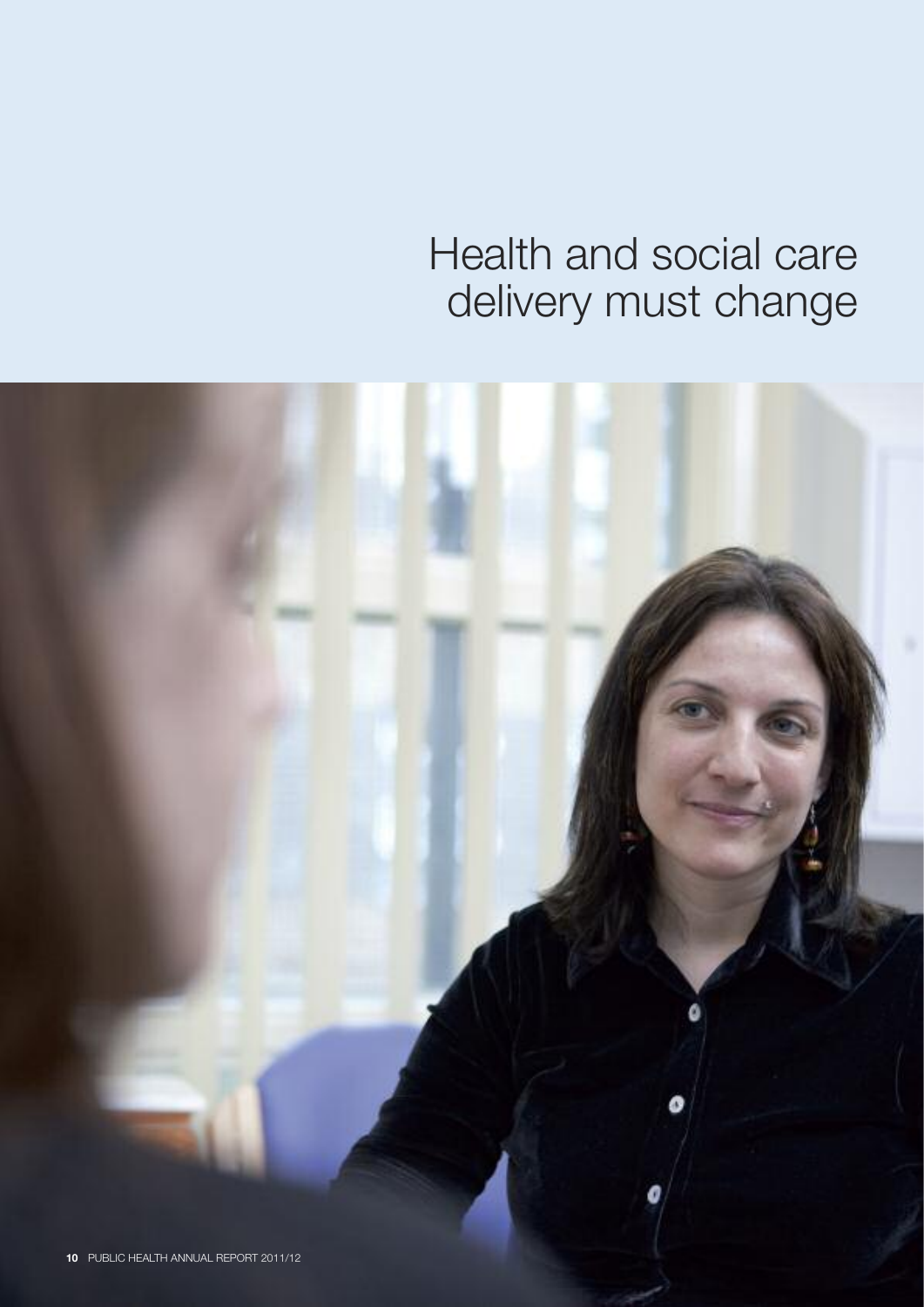The decade between 1999 and 2009 saw a steady year on year increase in the use of hospital and GP care, reflecting the trend of increasing demand outlined above<sup>12</sup>. In particular, emergency admissions to hospital have increased and this is mostly accounted for by short stay admissions and includes a broad range of conditions<sup>12</sup>. On average, the number of GP consultations has increased from around 4 per person per year in 1995 to 5.5 a year in 2009 $^{\text{13}}$ .

In 2002, a comprehensive review into the potential cost of a quality health service over the following 20 years was published by Sir Derek Wanless. The Wanless Report involved a detailed analysis of health need, public expectation, technological advance and improving quality. It presented three scenarios of funding for the Government of the time and highlighted the importance of service reform alongside the additional investment indicated<sup>14</sup>. Service reform was also a theme of the recent review of social care led by Andrew Dilnot. He concluded that more joined-up services and greater investment in early intervention and prevention services had the potential to deliver better value social care<sup>15</sup>.

Over the past 10-15 years, the NHS has developed many approaches to service reform to meet this increasing demand for care. Examples include the development of the 24-hour health phone line, **NHS Direct**, launched in 1998 to provide clinical information, confidential advice and reassurance directly to the public. This was followed by the web-based **NHS Choices** launched in 2008, which not only informs people about NHS services, but also explains how to manage and improve their own health<sup>16</sup>. Choice of health provider was made available in England in

2006 and then enshrined as a right for patients in the NHS Constitution in 2009. This aimed to encourage further engagement by patients in their health and healthcare.

In 2006, the Government outlined a number of policies designed to ease the growing pressure on hospital services. These included increasing the availability of community health services, increasing access to primary care through extended surgery opening hours and providing better support to those with long term conditions (for example, through the **Expert Patient Programme**) 17 . There has been an increased provision of minor injuries units in general practices and in walk-in centres (premises developed within communities to support out of hours care). In addition, a wider range of services is available through high street pharmacies and community based 'intermediate care' has been provided for patients who no longer need hospital care but are not yet ready to return home. Just one policy example in Wirral is the **Primary Care Assessment Unit** at Arrowe Park Hospital, set up to treat those arriving at the hospital's accident and emergency department, who could be cared for more appropriately in the community through their GP practice.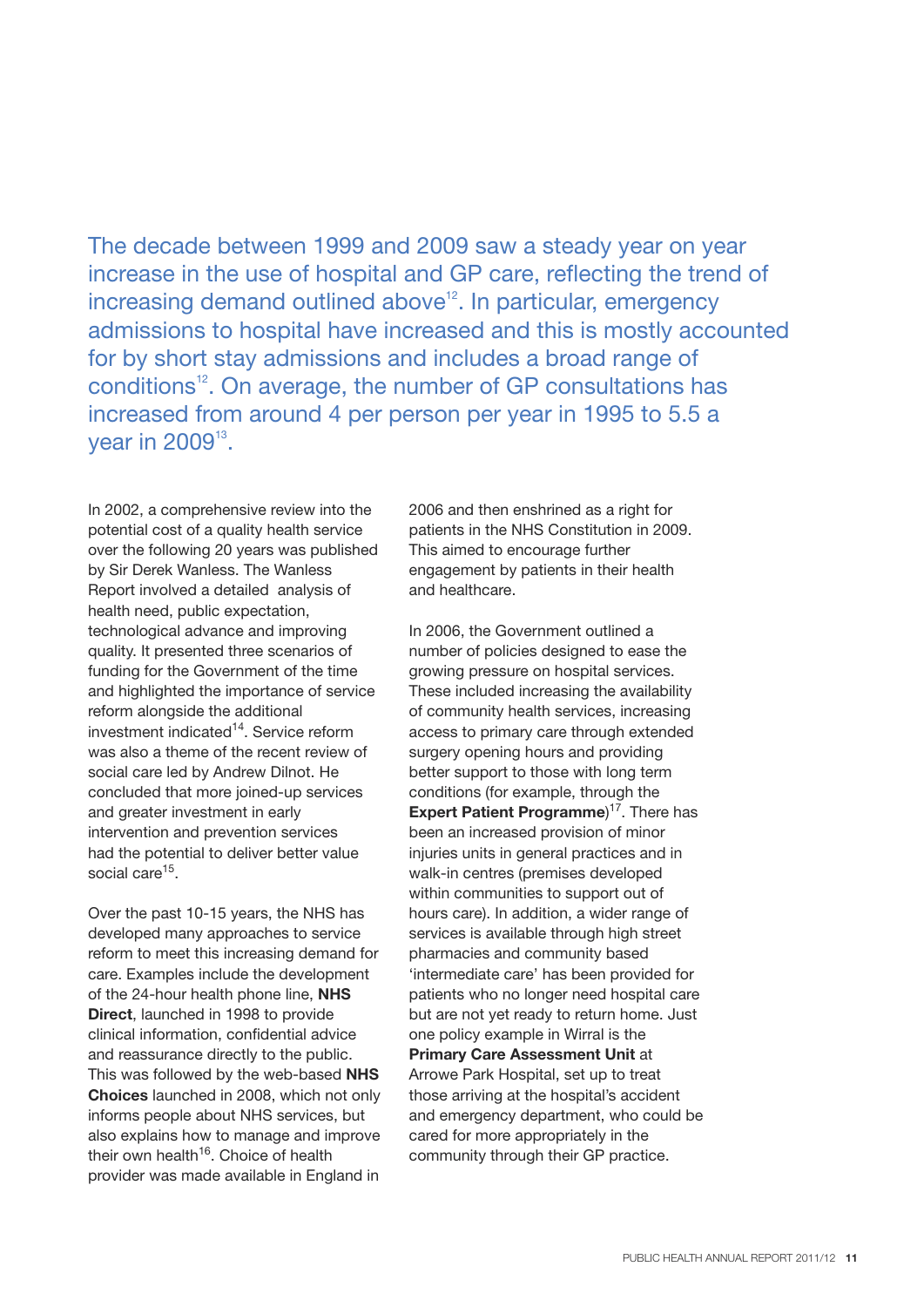

- 12. Blunt I, Bardsley M, Dixon J (2010) Trends in emergency admissions in England 2004-2009 (accessed June 2012) *www.nuffieldtrust.org.uk/sites/files/nuffield/publication/Trends\_in\_emergency\_admissions\_BRIEFING.pdf*
- 13. Hippisley-Cox J, Vinogradova Y (2009) Trends in Consultation Rates in General Practice 1995/1996 to 2008/2009 *www.ic.nhs.uk/webfiles/publications/gp/Trends\_in\_Consultation\_Rates\_in\_General\_Practice\_1995\_96\_to\_2008\_09.pdf*
- *14. Wanless D (2002) Securing Our Future Health: Taking a Long-Term View (accessed June 2012)*
- *webarchive.nationalarchives.gov.uk/+/http://www.hm-treasury.gov.uk/consult\_wanless\_final.htm* 15. Fairer Care Funding. Analysis and evidence supporting the recommendations of the Commission on Funding of Care and Support (July 2011)
- *www.wp.dh.gov.uk/carecommission/files/2011/07/Volume-II-Evidence-and-Analysis1.pdf*
- *16. www.nhs.uk/aboutNHSChoices/aboutnhschoices/Aboutus/Pages/Introduction.aspx*
- *17. DH, (2006) Our Health, Our Care, Our Say: a new direction for community services*

*www.webarchive.nationalarchives.gov.uk/+/www.dh.gov.uk/en/Publicationsandstatistics/Publications/PublicationsPolicyAndGuidance/DH\_4127453*

*18. Wanless D, Appleby J, Harrison T, Patel D (2007) (accessed June 2012) www.kingsfund.org.uk/publications/our\_future.html*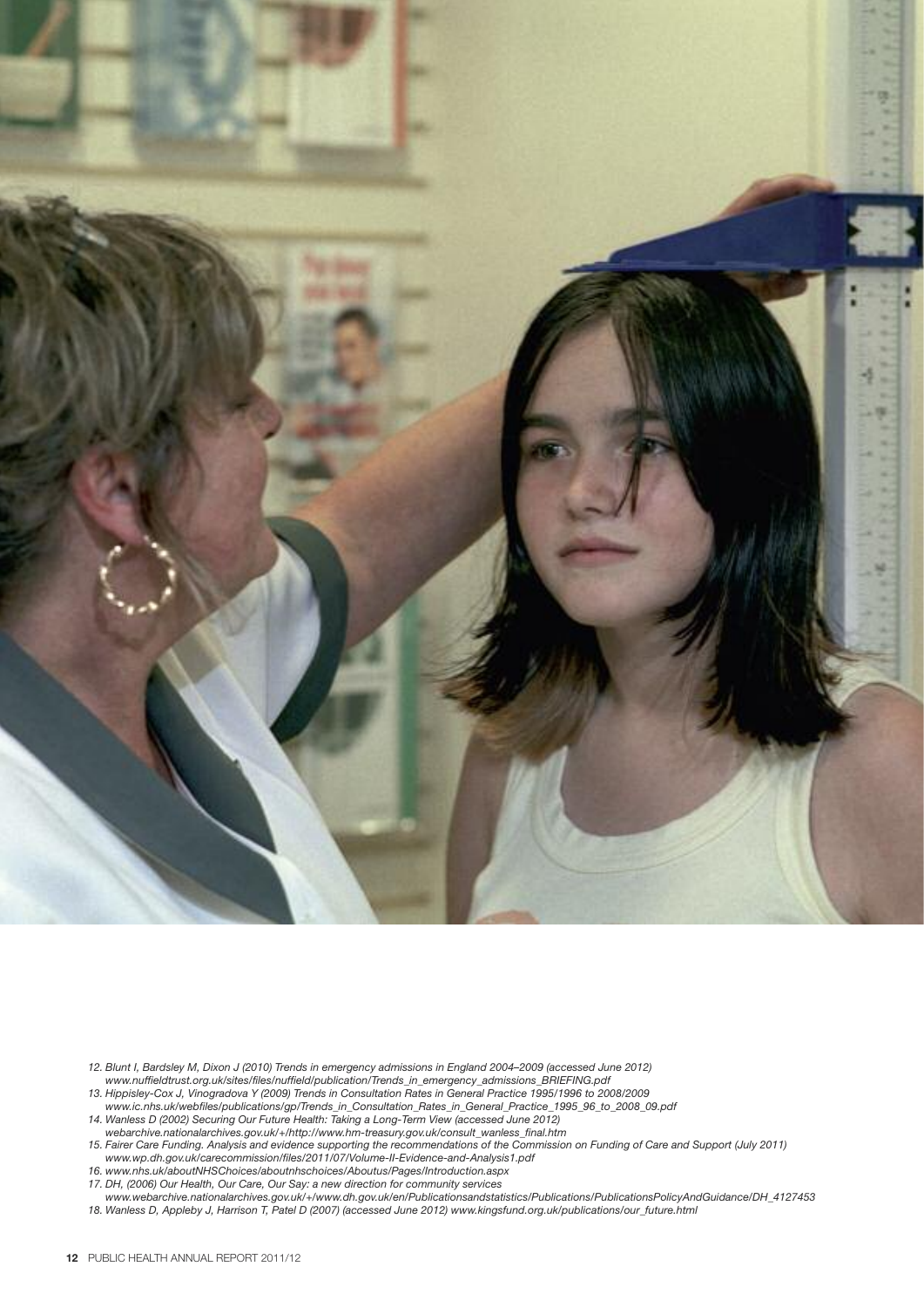Similarly, there have been developments within social care to prolong older people's independence and their ability to live in their own homes (delaying the need for long-term residential or nursing care). 'Re-ablement' seeks to accelerate recovery from illness or accident, including the use of assistive technologies or by adapting the patient's home. A range of community services have also been developed in Wirral to help those with long term conditions manage their conditions better. Examples include the chronic obstructive pulmonary disease (COPD) service at Albert Lodge in Wallasey, and the chronic heart failure centre at St Catherine's Hospital in Tranmere. Current policy changes within the NHS seek to further increase the prominence and impact of primary care as part of the solution to the growing gap in capacity.

However, a five-year review of his original report (completed in 2007) led Sir Derek Wanless to conclude that:

**'even with higher productivity and greater engagement by individuals in their own health, funding for health services will need to increase substantially… without significant improvements in NHS productivity, and efforts to tackle key determinants of ill health, such as obesity, even higher levels of funding will be needed over the next two decades to deliver the high-quality services envisaged by the 2002 Wanless review'.** 18

The Dilnot Commission also called for increased investment in adult social care to ensure that future services remain viable and effective. With the current pressure on public service funding, in contrast to the further increases in funding advocated for in these and other reports, tackling the determinants of ill health becomes all the more important, not only for improving the health of the population but also for sustaining a high quality health and social care system.

#### RECOMMENDATIONS

• Awareness and promotion of early intervention services across health and social care should be maintained and increased through this period of system change in Wirral. An integrated approach to promotion and use of these services must be adopted by all organisations to relieve pressure on hospital and residential care.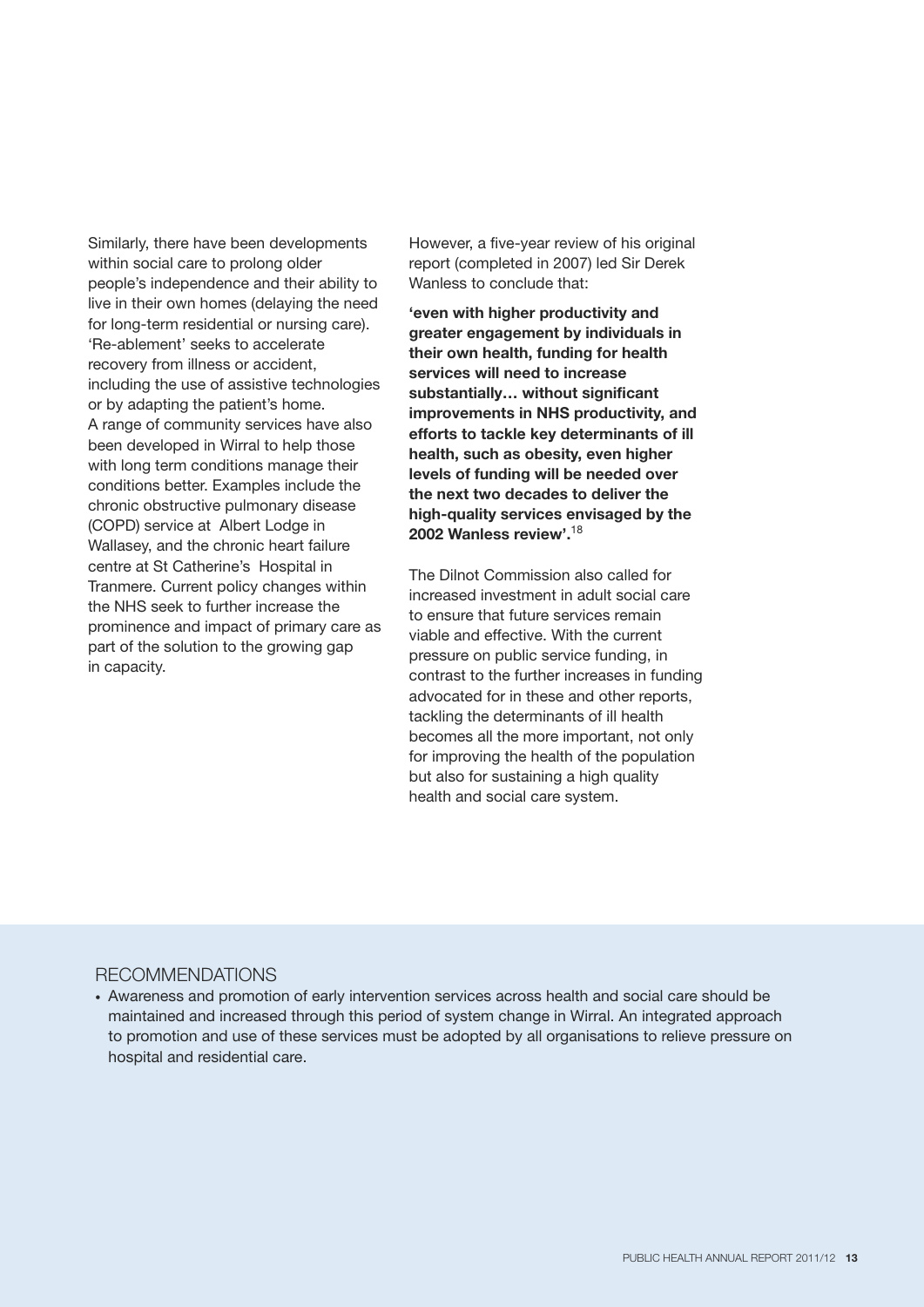### Tackling the causes of ill health

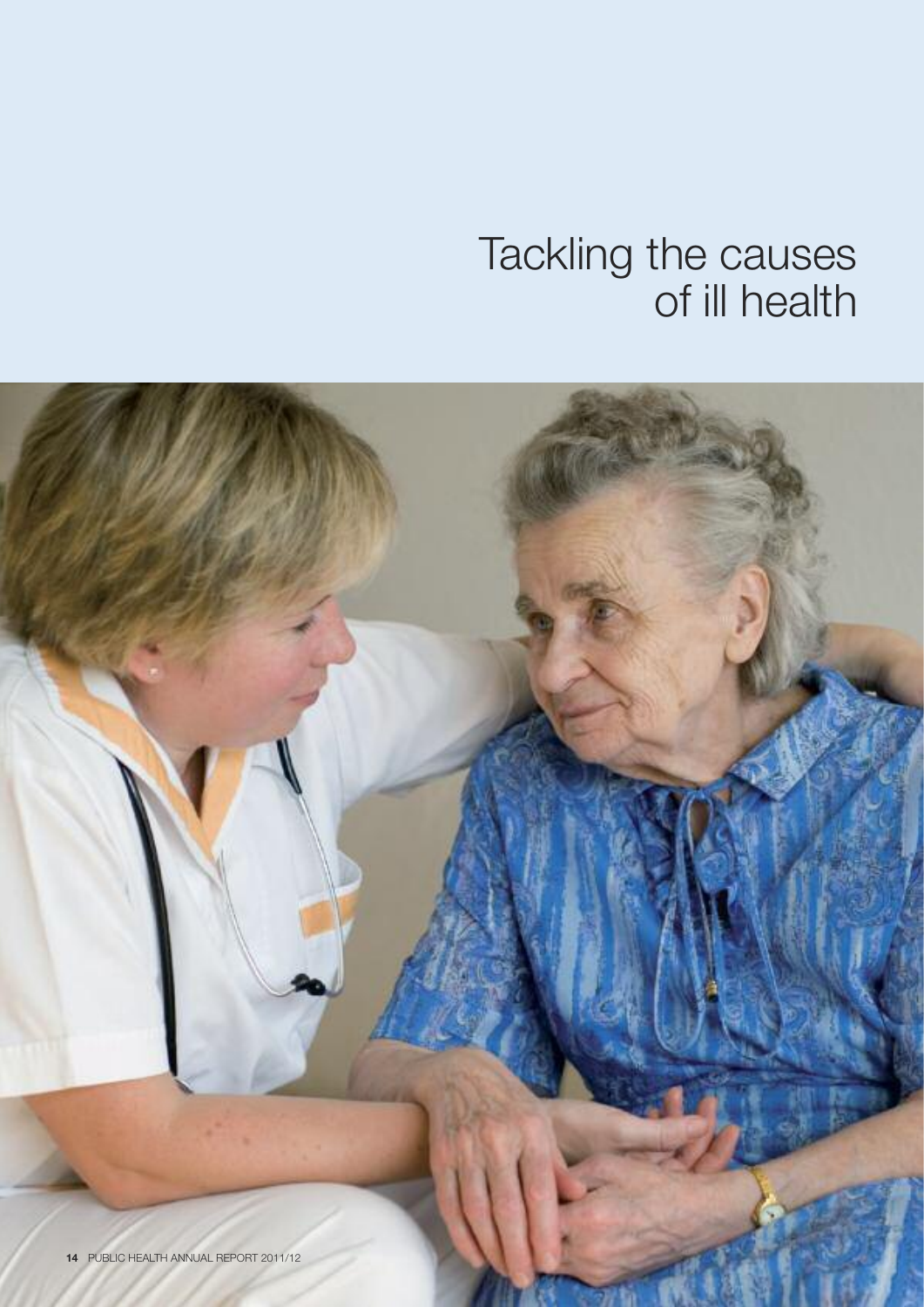Tackling the causes of ill health can redirect individuals, families and communities from paths that inevitably lead to disease and the need for treatment onto a path that maintains or improves existing health. A wide range of physical, sociological and environmental influences contribute to ill health. Wherever possible, individuals, families and communities should be supported to improve their lifestyle, for example, by doing more physical activity, eating healthily and stopping smoking. Enabling and empowering people to change is a core function of public health.

The Government will measure the success of public health using a new **Public Health Outcomes Framework**, published this year<sup>19</sup>. This framework sets out the public health function in four areas, referred to as domains:

- **Improving the wider determinants of health** - including impacts on health such as wealth, education, employment, housing and crime;
- **Health improvement** including stopping smoking, safe alcohol consumption, physical activity, healthy diet, sexual health, mental wellbeing, freedom from drug dependence;
- **Health protection** including screening, vaccination, control of infectious disease and environmental hazards;
- **Healthcare public health and preventing premature mortality** including mortality from preventable disease, accident or mental ill-health.

These areas will be the responsibility of the new public health system that includes national bodies and local teams working within Local Authorities. As well as benefiting people's health, achieving the targets within each of these domains

would reduce or at least delay the need for health and social care. For example, alcohol misuse and binge drinking have been key drivers for emergency admissions to hospital, whether through accident, violent assault or alcohol-related disease. Smoking is a major contributor not only to lung cancer but also COPD and heart disease. Obesity increases the risk of people developing Type 2 diabetes and heart disease. Injecting drug users risk blood borne infections such as hepatitis and HIV. Low levels of wellbeing can lead to more serious mental health disorders and psychological conditions.

Although the published framework is new, the challenges are not and Public Health Wirral has been working in these areas for several years. A full description of public health services (as they apply across the life course from birth to death) can be found in the 2011 Public Health Annual Report<sup>20</sup>. This year, we are focusing on how current initiatives are contributing to the capacity challenge outlined in previous sections. Evaluating the impact of programmes both in terms of health outcome and also in terms of the cost benefit of early intervention and prevention are on-going responsibilities of the public health workforce.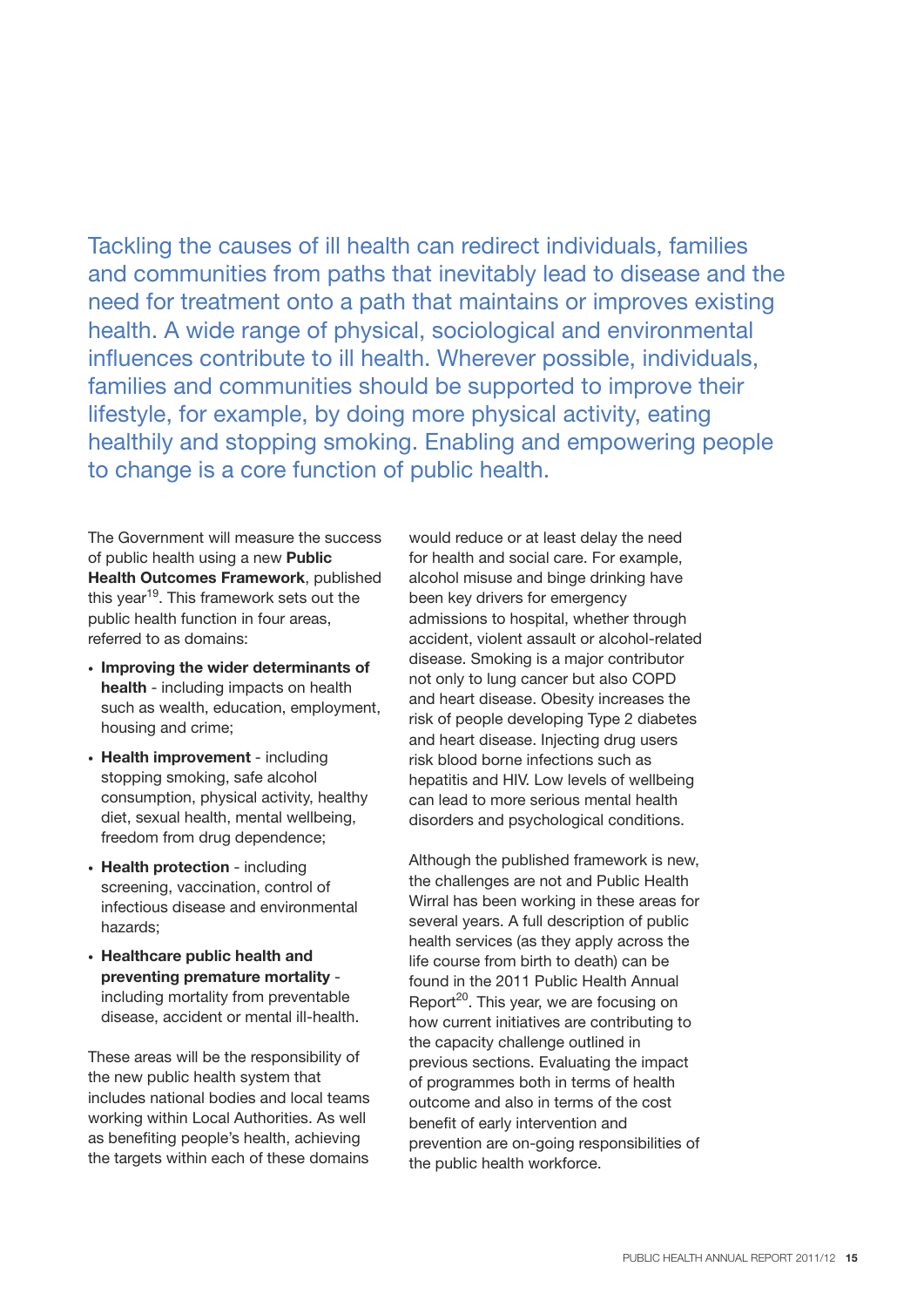#### PUBLIC HEALTH OUTCOMES FRAMEWORK

#### **OUTCOMES**

**Vision**

#### **To improve and protect the nation's health and wellbeing, and improve the health of the poorest fastest.**

**Outcome 1 Increased health life expectancy** Taking account of the health quality as well as the length of life

(Note: This measure uses a self-reported health assessment, applied to life expectancy).

#### **Outcome 2 Reduced differences in life expectancy and healthy life expectancy between communities.**

Through greater improvements in more disadvantaged comunities.

(Note: These two measures would work as a package covering both morbidity and mortality, addressing within-area differences and between area differences).

| <b>DOMAINS</b>                                                                                                                   |                                                                                                                                       |                                                                                                                                                        |                                                                                                                                                                                    |  |
|----------------------------------------------------------------------------------------------------------------------------------|---------------------------------------------------------------------------------------------------------------------------------------|--------------------------------------------------------------------------------------------------------------------------------------------------------|------------------------------------------------------------------------------------------------------------------------------------------------------------------------------------|--|
| <b>DOMAIN1</b>                                                                                                                   | DOMAIN <sub>2</sub>                                                                                                                   | <b>DOMAIN3</b>                                                                                                                                         | <b>DOMAIN4</b>                                                                                                                                                                     |  |
| Improving the<br>wider<br>determinants of<br>health                                                                              | <b>Health</b><br>Improvement                                                                                                          | <b>Health</b><br><b>Protection</b>                                                                                                                     | <b>Healthcare</b><br>public health<br>and preventing<br>premature<br>mortality                                                                                                     |  |
| <b>OBJECTIVE:</b><br>Improvements<br>against wider<br>factors that affect<br>health and<br>wellbeing, and<br>health inequalities | <b>OBJECTIVE:</b><br>People are helped<br>to live healthy<br>lifestyles, make<br>healthy choices<br>and reduce health<br>inequalities | <b>OBJECTIVE:</b><br>The population's<br>health is protected<br>from major<br>incidents and<br>other threats,<br>while reducing<br>health inequalities | <b>OBJECTIVE:</b><br>Reduced numbers<br>of people living<br>with preventable<br>ill health and<br>people dying<br>prematurely, while<br>reducing the<br>gap between<br>communities |  |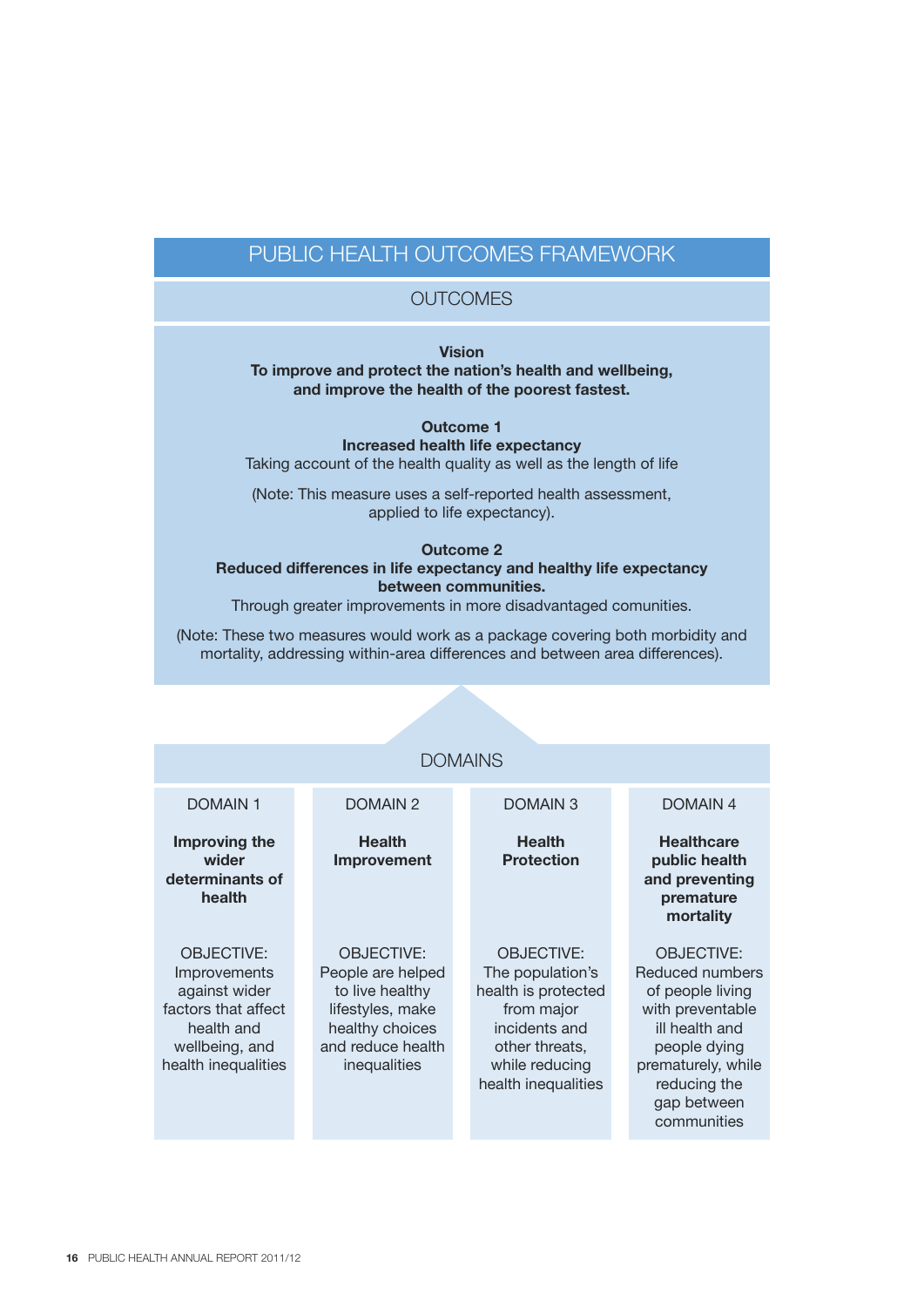#### **Encouraging healthy behaviour**

The concept of wellness services (keeping people healthy) in contrast to illness services (treating people's illness) has continued to grow within Wirral in the past year. We have an established Community Programme of activities $^{21}$  for, amongst other things, improving mental health, developing new skills for healthy living and supporting individuals to make positive changes in lifestyle that keep them healthy. Clinicians can use the programme to 'prescribe' a healthy activity for their patients to minimise the effects of current illness and, hopefully, prevent future illness. The introduction of  $health$  trainers<sup>22</sup> also supports individuals to make lifestyle changes that both improve health but also lessen their dependence on healthcare and treatment. Here is what one client had to say after teaming up with a local health trainer on the advice of his GP - and losing more than 10 kilograms in weight.

*"We talked of various activities which may help in my fight against obesity. After a lengthy discussion I myself decided which activities suited me the best and they are Over 40's 5-a-side Football, Circuit Training and Weight Training.*

*Circuit Training I took to like a duck to water as it felt good and comfortable. The instructor Ron King is a very good motivator. The actual class is mixed and* *are really friendly people, you train at your own pace. If you need a rest or water break you take one. It's all about you. It's not a race. Whilst attending the circuit classes I've made some really nice friends which really help with my motivation. My healthy eating advisor is Claire who monitors my weight loss and records it. Claire also advises me about my diet, nutrition and portioning. We also discuss any worries I may have about eating in/out and she comes up with some very helpful strategies to help with my weight loss.*

*I now walk around Birkenhead Park, 2 circuits of the inner park road … 3 times a week and I've also purchased a bicycle to cycle around the park and various cycle routes around the Wirral. At the start of this I was 139.6kg and waist measurement of 149cm and that was on 3rd June 2011. I am now 128.8kg and a waist measurement of 139 cm and that was on the 5th September 2011. This means to date I've lost in weight 10.8kg and 10cm off my waist measurement."*

This year, Wirral is building on this success by bringing together a wide range of healthy lifestyle services into one single, seamless service. This will make it easier for people to get the help and support they need to improve and sustain their lifestyle.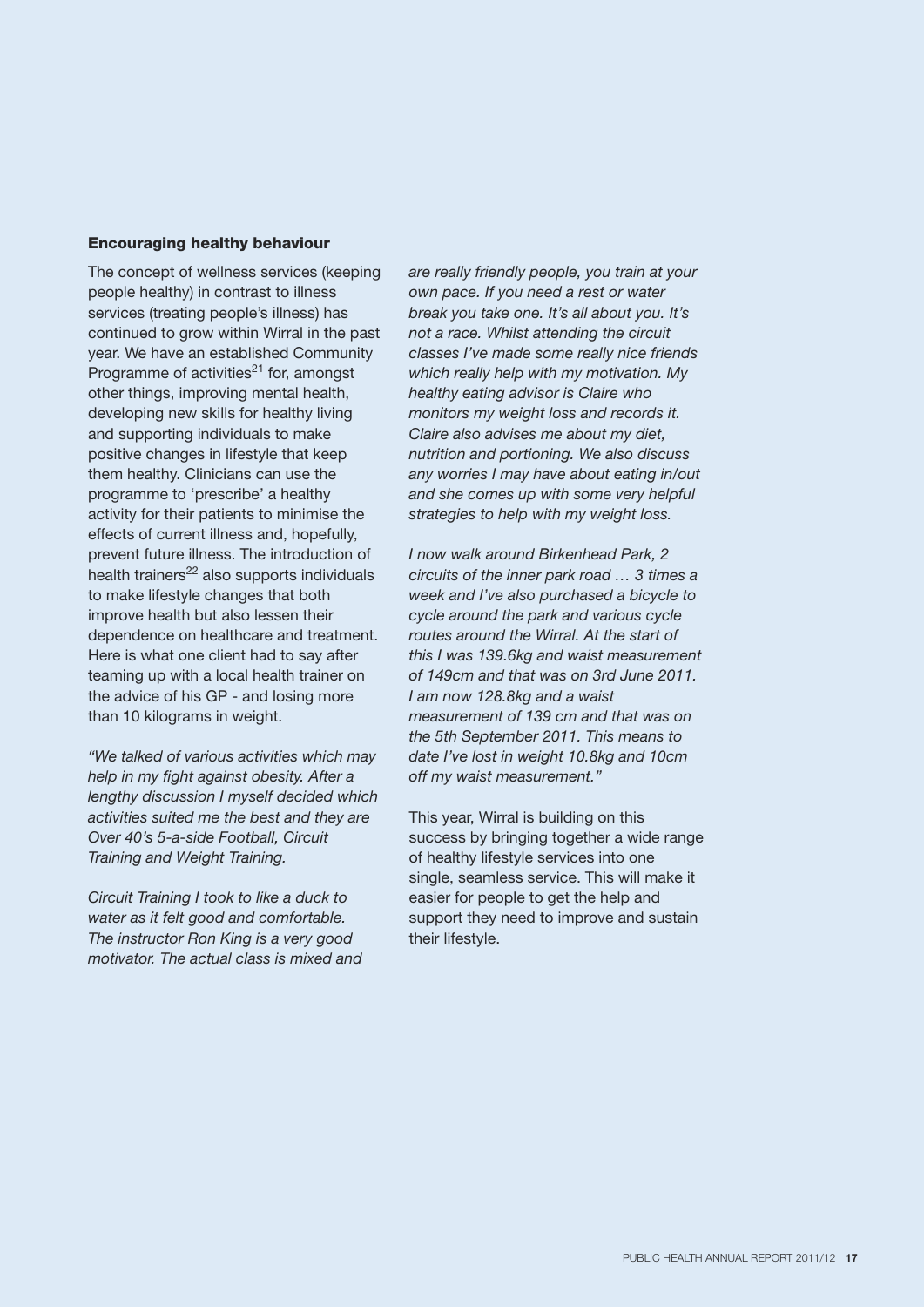#### **Smoking in pregnancy**

Many Wirral women continue to smoke during their pregnancy (up to 30% in the most deprived parts of the borough). Smoking is linked to economic deprivation, low self-esteem and stress. A new, dedicated group-based course was launched this year to help pregnant smokers quit by addressing barriers such as low self-esteem - that prevent them from stopping. As well as encouraging smoking cessation, sessions also incorporate support to maintain healthy weight and levels of exercise through pregnancy and include one-toone follow up on completion of the course. Creating the kind of environment that empowers people to make a lasting change in behaviour is often as important as providing health information. In this example, healthy outcomes not only benefit the mother but also lay vital healthy foundations for the unborn child.

#### **Drug and substance misuse**

**Public Health Wirral** seeks to shift people from being treated for drug addiction towards enabling them to become completely drug-free, in 'recovery'. A pioneering drug and alcohol project, **The Quays**, has been opened this year<sup>23</sup>. The initiative offers peer-led support to people who are struggling to overcome

their addiction. Early evidence suggests that this is a popular and effective approach, with many addicts being helped to join job clubs and to access support services that can help them move from dependence (whether social or physiological) to better health and a more positive future.

In addition, an outreach service has been launched to reduce the number of problem drinkers making inappropriate use of health care services - notably A&E emergency care. Replicating similar programmes for heroin users, this latest development works in partnership with other agencies to address the kind of lifestyle issues, such as poor living conditions, that may contribute to a drinker's chaotic lifestyle. The aim is to support people to manage their own lives effectively and to take greater responsibility for their own health and wellbeing before reaching crisis point.

Another initiative redirecting individuals away from crisis healthcare is the **Alcohol Shared Care** scheme. Developed with Cheshire and Wirral Partnership NHS Foundation Trust, the scheme ensures that every general practice in Wirral has access to an alcohol treatment practitioner who can fast track clients into community and residential detoxification before a crisis point is reached.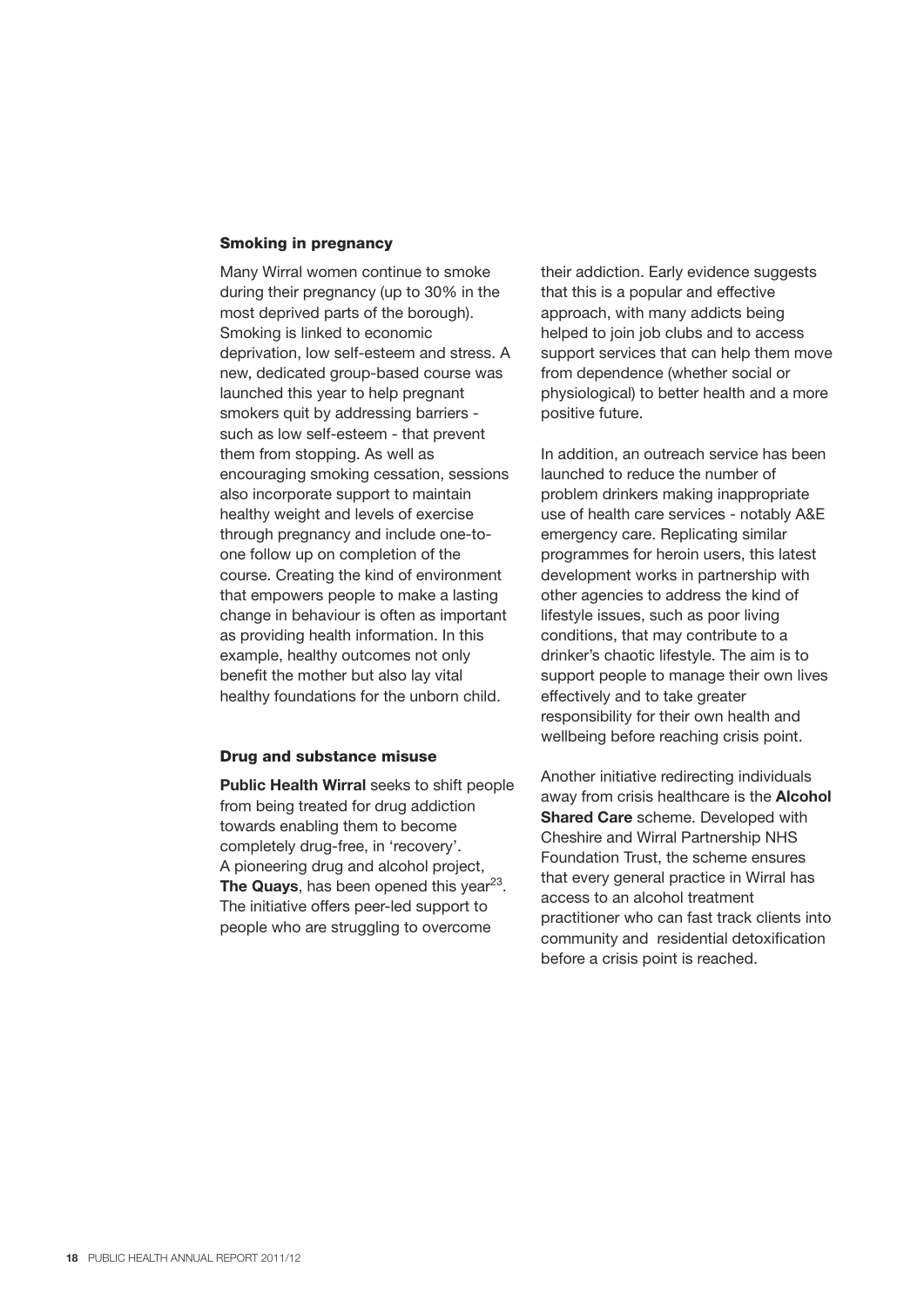#### **Immunisation and screening**

Immunisation and screening are two of the safest and most effective ways of protecting people's health. One of the latest national immunisation campaigns is for **Human Papilloma Virus** (HPV), to protect young women from future risk of cervical cancer. A recommendation in last year's Public Health Annual Report was for close working between schools and GPs to maximise HPV vaccination uptake<sup>24</sup>. Last year, 93.6% of 12-13 year old girls in Wirral received all three doses of HPV vaccine, making Wirral the sixth most successful Primary Care Trust in England in terms of vaccine coverage.

Similarly, the **Cervical Screening Programme** aims to protect women by offering regular screening between the ages of 25 and 64. Regular screening enables the identification and early treatment of conditions that might otherwise develop into cervical cancer, thereby reducing the risk of medical intervention later in life. In 2011, **Improving Outcomes: a Strategy for Cancer** committed the Government to rolling out HPV testing as part of the Cervical Screening Programme across England. As well as detecting problems early, HPV testing reduces the number of unnecessary hospital referrals for those at very low risk of cervical cancer. Systematic testing also results in more women getting the medical help they need more quickly.

#### **Helping vulnerable children and young people**

Health Challenge Champions is a programme of healthy behaviour and health promotion sessions for children who are at risk of going into long-term care. These children are more likely to suffer mental and physical health problems than their peers. An evaluation suggested that the initiative was very popular, resulting in some specific positive changes in this group's approach to looking after their own health<sup>25</sup>. The aim is that in rolling out this programme to a larger group, these children can support others in a similar position. Developing individual responsibility for aspects of their lives can enable children to live more independently in the future and to avoid long-term social care.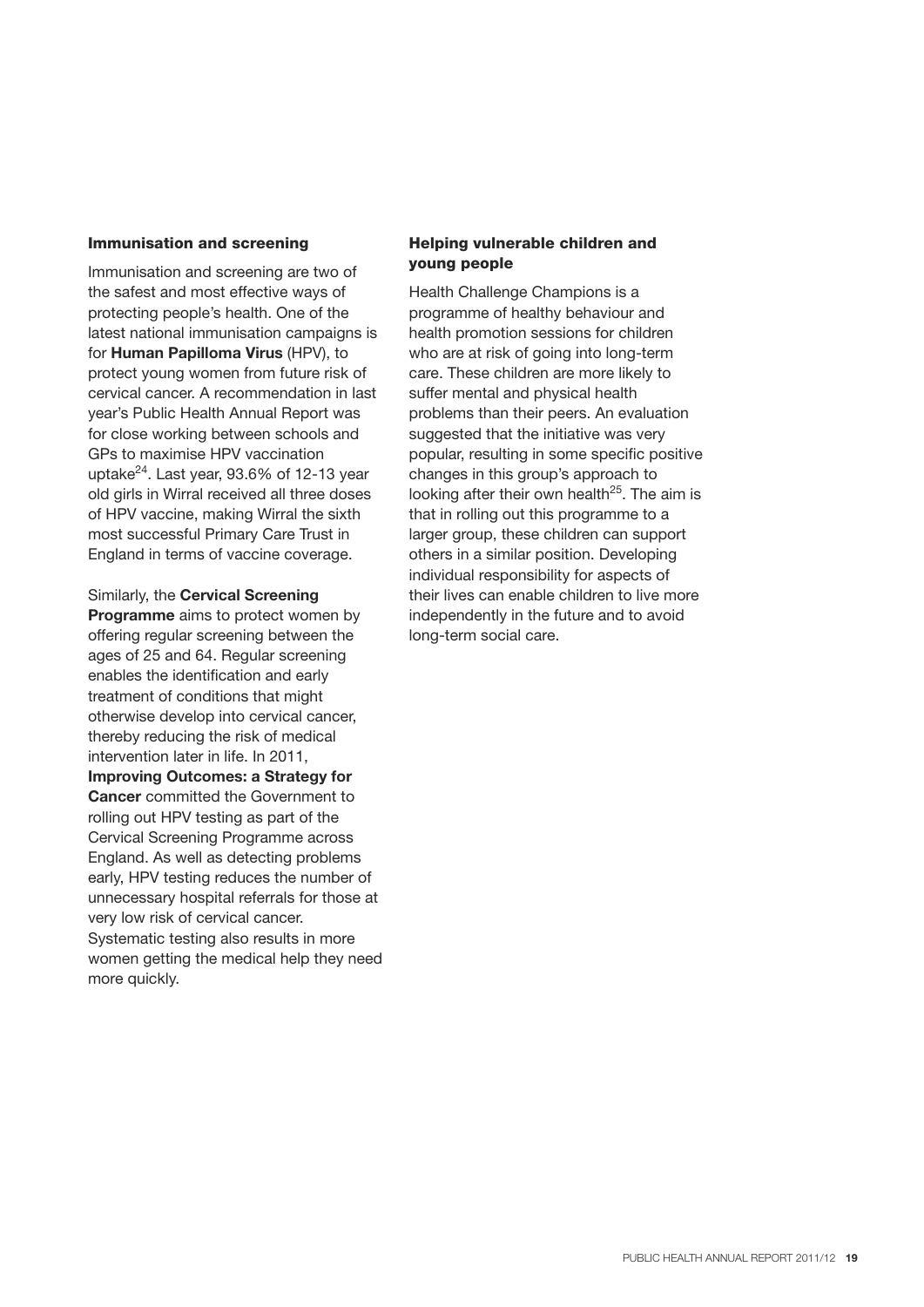#### **A decade of wellbeing**

Wellbeing denotes a state of healthiness that can delay or prevent serious ill health and includes aspects of physical and mental health. Merseyside has designated 2010-20 a decade of wellbeing, based around the 5 ways to wellbeing conceptualised by the New Economics Foundation. This year, the promotion of reading is an example of a simple intervention which has the potential to boost wellbeing in a variety of ways. This has included an initiative called **Read Yourself Well**, a collection of self-help resources including DVDs, autobiographies and books to support specific conditions, supported by a local librarian who is also trained as a health champion. **Get Into Reading** is another initiative, commissioned to deliver sessions that use group reading to promote social inclusion and mental wellbeing in various community settings, including libraries. A specific application is the delivery of group reading sessions in residential care settings for people suffering from dementia. Of the 89 residents involved in these groups this year, over 85% experienced less agitation, improved mood and better concentration as a result. A recent evaluation of this initiative included the following case study:

**'B and D often sit next to each other in the lounge, but outside of the poetry session they rarely speak to each other. They both are from Wirral and are able to reminisce easily about their lives. They are really eloquent and often witty in the way they express things. What has been striking to witness is the way that during the session they interact with each other in a way that they rarely do outside of it. The poetry seems to spark discussion about family life, memories (both happy and sad), love, marriage, and their fathers' jobs working at the docks. They also use the themes of the poetry to express their feelings about their lives now - and the poetry can enable them to have a framework to express how they are feeling about living in the residential home. B recently described the group as "out of the ordinary."**

#### RECOMMENDATIONS

- Developing integrated services where any point of access opens up a wide diversity of interventions is a model which can bring both improved efficiency as well as effectiveness and improved user engagement. This model should be considered across the system and co-ordinated for maximum impact;
- Wellbeing is a well recognised factor promoting improved health. Health and social care services should increasingly consider their impact on wellbeing as an additional measure of performance.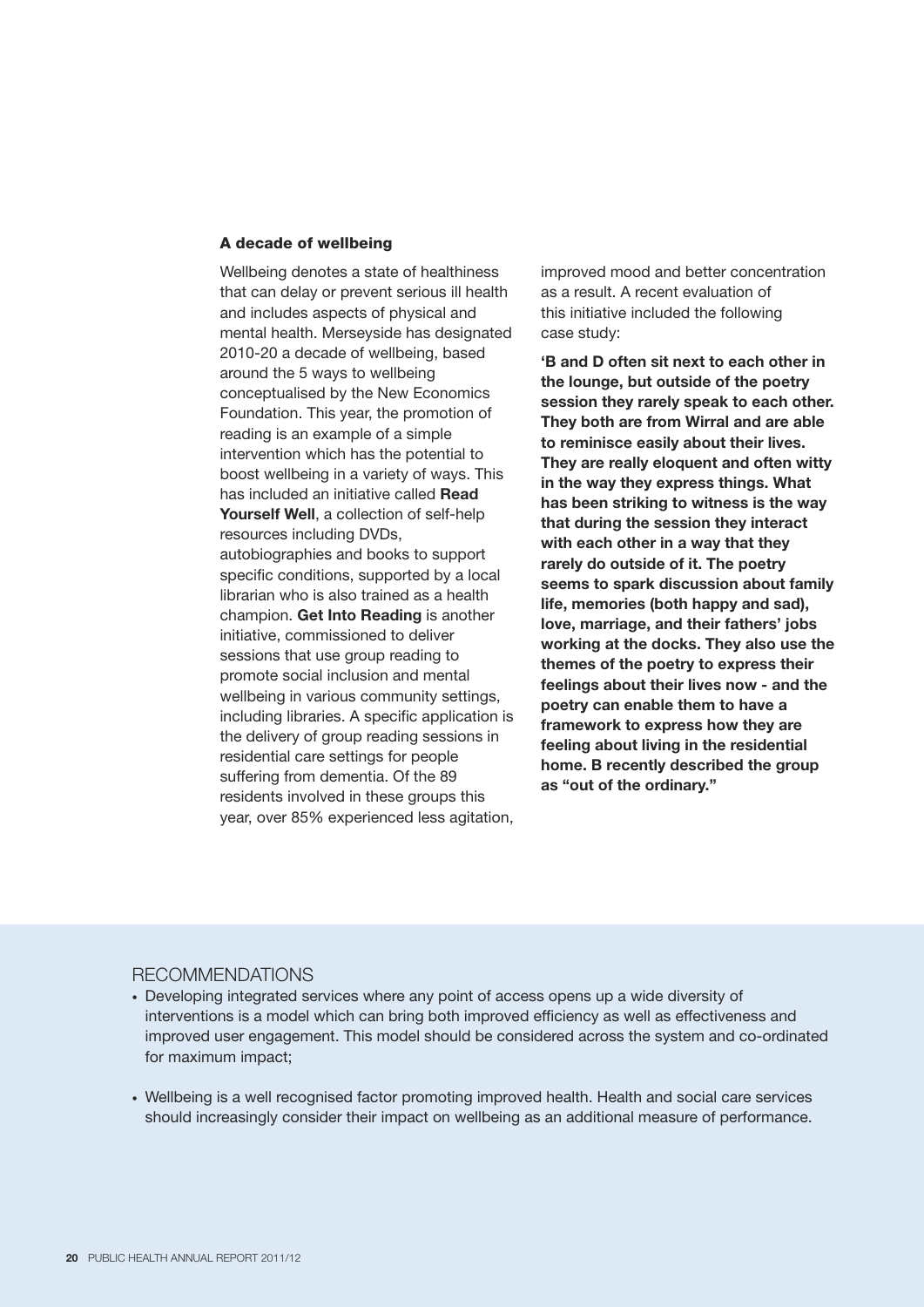

- *19. www.info.wirral.nhs.uk/document\_uploads/Annually-Produced-Reports/PHARAnnualReport2011.pdf*
- *20. Annual Report of the Director of Public Health for Wirral 2010-2011*
- *www.info.wirral.nhs.uk/document\_uploads/Annually-Produced-Reports/PHARAnnualReport2011.pdf 21. Wirral Community NHS Trust, Community Programme (accessed June 2012)*
- *www.wirralct.nhs.uk/index.php/our-services/services/community-programme*
- *22. Wirral Community NHS Trust, Health Trainers www.wirralct.nhs.uk/index.php/our-services/services/health-trainers*
- *23. NHS Wirral News (accessed June 2012) www.wirral.nhs.uk/news.aspx?storyID=5052*
- *24. Annual Report of the Director of Public Health for Wirral 2010-2011*
- *www.info.wirral.nhs.uk/document\_uploads/Annually-Produced-Reports/PHARAnnualReport2011.pdf*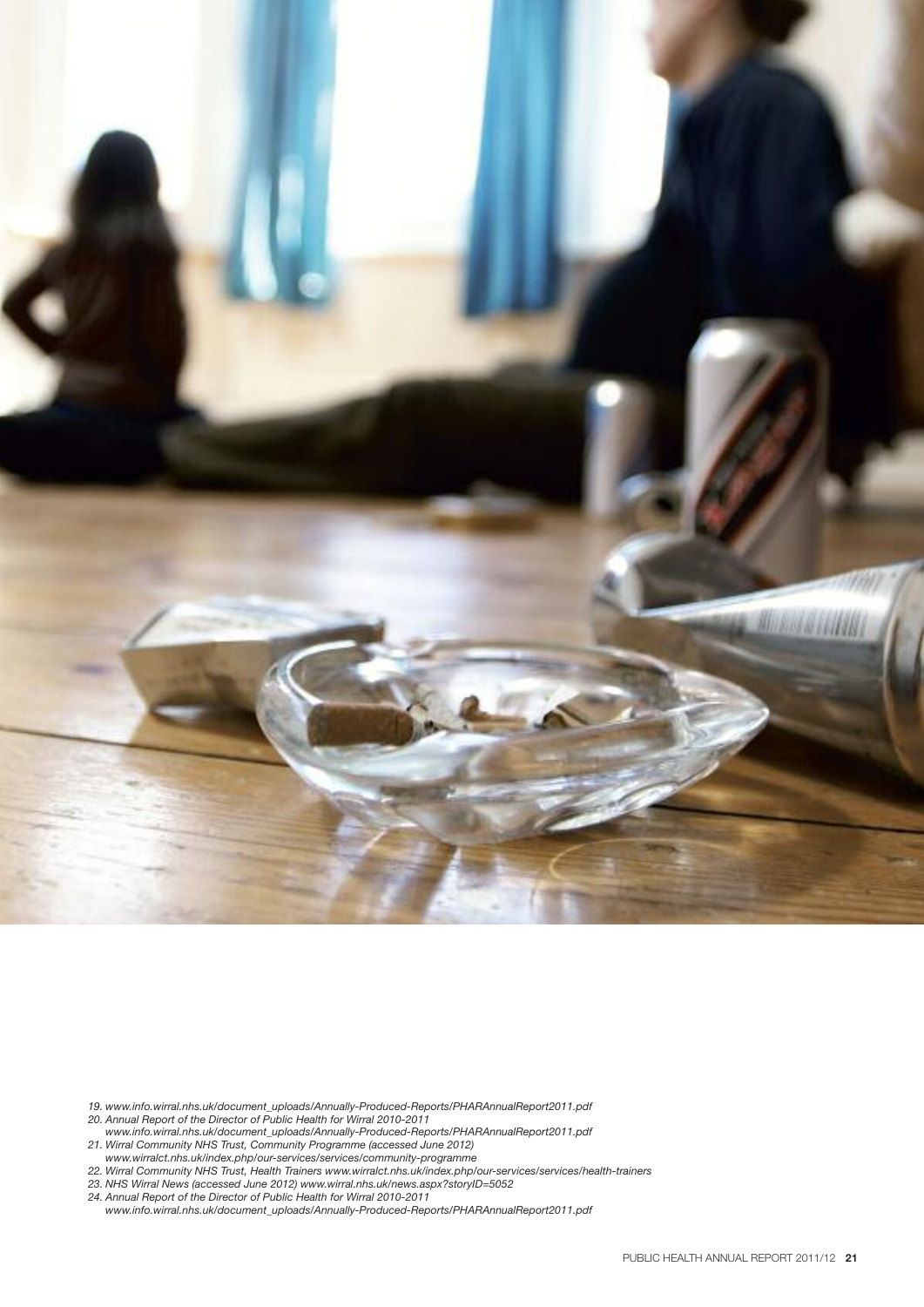# A new movement

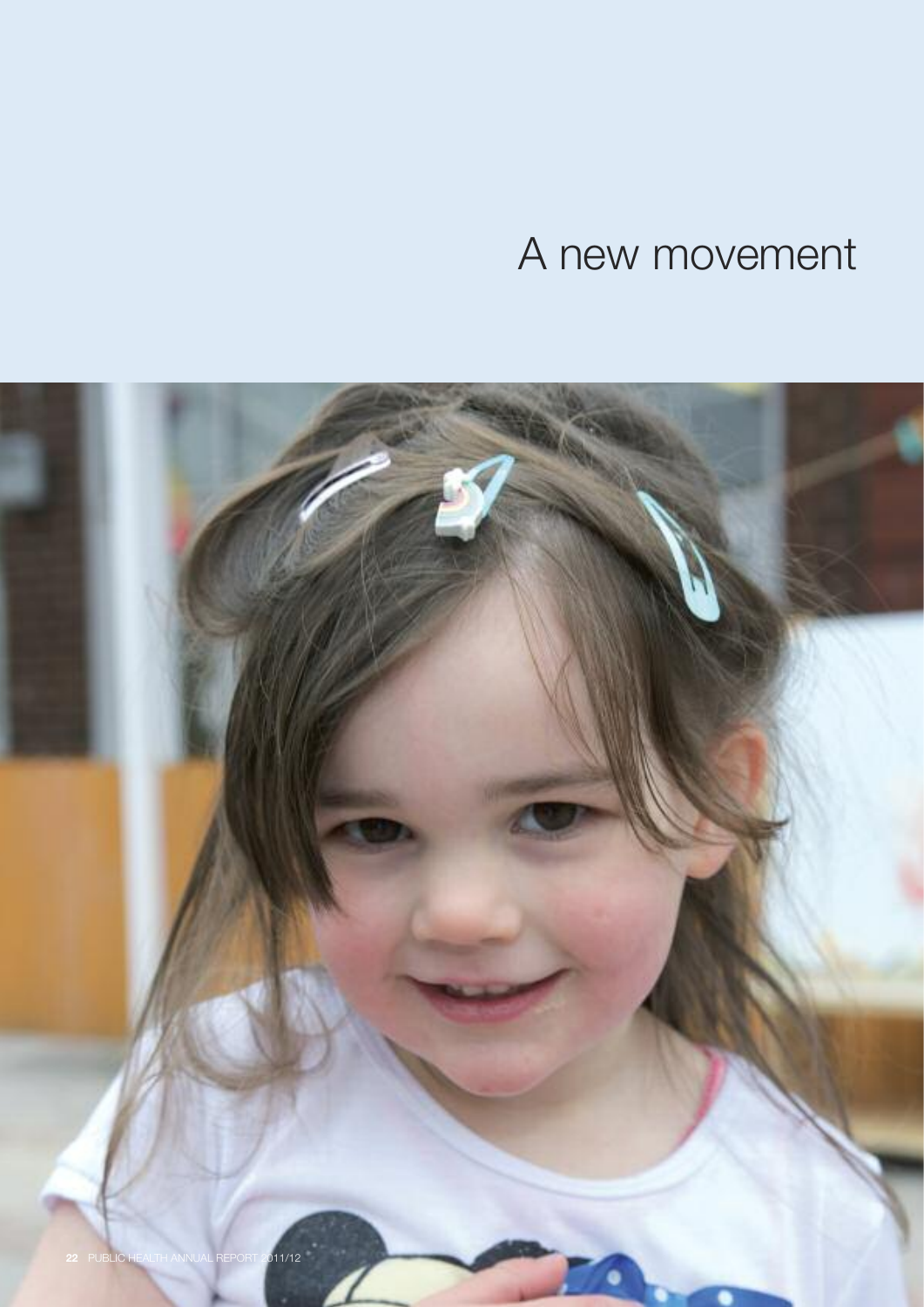If we are to maintain and develop population-wide health services alongside treatment and response services and if we are to tip the balance from health and social care systems that mostly treat in a crisis to ones that prevent the crisis arising, new relationships and new ways of approaching health services in Wirral are required.

If the Wirral public health system (in its widest sense) is to successfully deliver the four domains of outcomes described across the whole population, a new, more widespread health movement is called for. Such a movement will include funding agencies, public sector, voluntary sector, individuals and communities working in stronger partnership.

This year we have been developing these approaches, some of which we have already described in the previous project examples. Over the next three years we need to build on our foundations for a sustainable approach to preventing ill health across Wirral, whilst maintaining a safe transition of the public health service into Wirral Borough Council.

Such a movement requires:

- **Strategic alliances** widening the potential input into design and delivery of services in recognition that health and wellbeing are commonly held priorities;
- **New settings** opportunities for improved healthy behaviour and access to health services in the 'everyday' context;
- **New perspectives** developing a better understanding of population and individual health states and needs.

#### **Strategic alliances**

Health and social care leadership is a requirement of a number of statutory agencies. Although this responsibility is not (in most cases) new, the way in which this leadership is applied must change. The recognition of a wider and interconnected health and social care economy is more important than ever. Leadership must go beyond traditional barriers of culture and funding that can exist between, for example, social services and hospital care or between health improvement and clinical services.

Decisions about prioritising which services need to be developed, how services should be configured and how a finite workforce should be deployed will often need to be made across professional groups and organisations. Such decisions can have an impact beyond their immediate scope and the information that can inform them is invariably a shared resource between many distinct groups. Three major developments this year aim to develop new leadership from the perspective of statutory agencies: the formation of the **Health and Wellbeing Board** (H&WB), the launch of **Wirral Clinical Commissioning Group** (CCG) and the transfer of the public health service into the Local Authority.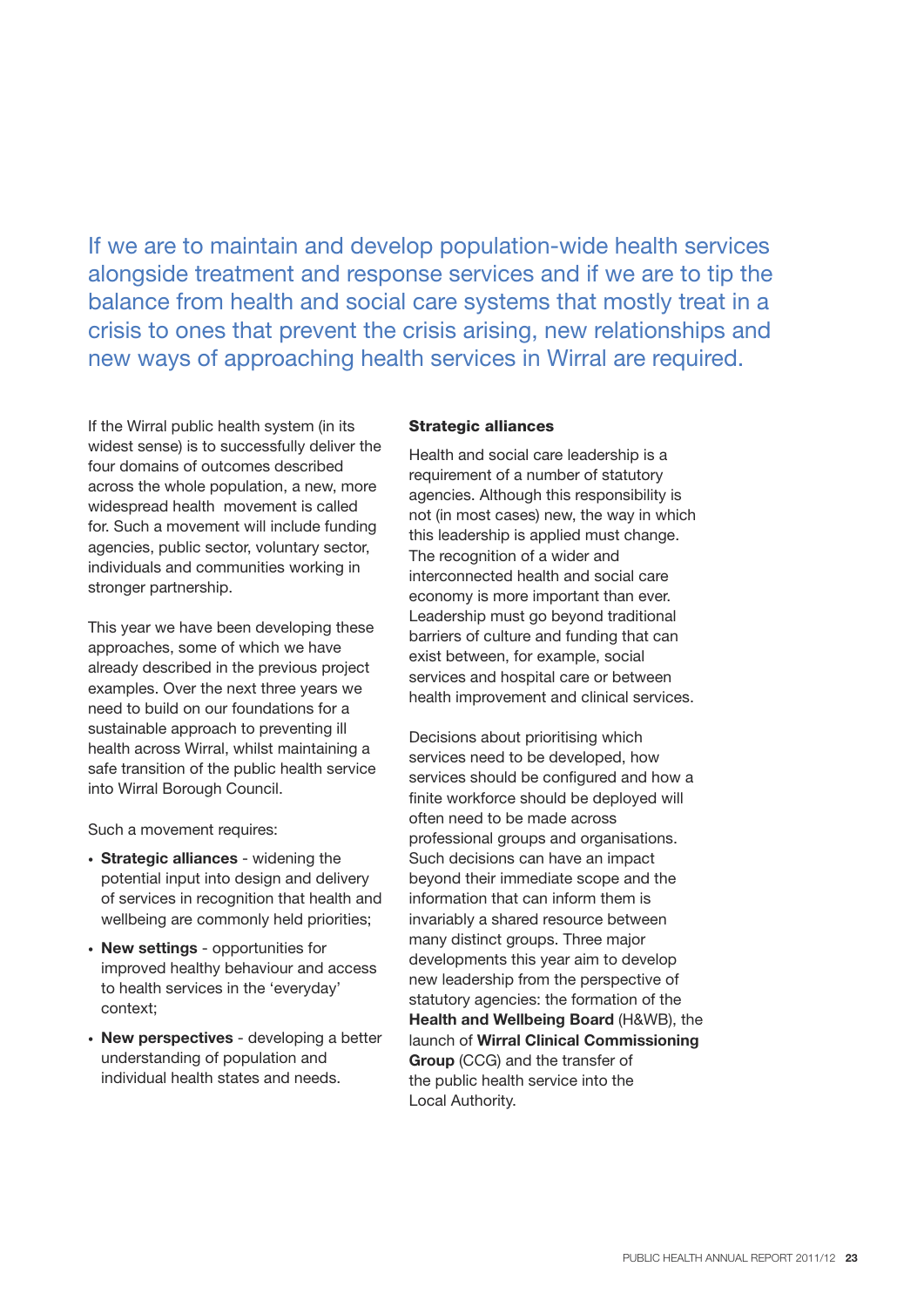

(Commissioning plans)

**"What are our priorities for collective action and how will we achieve them?"**

(Joint Health & Wellbeing Strategy)

**"What are we doing now, how well is it working, what assets do we have that can contribute?"**

(Analysis of progress)

**"What does that mean we need, now and in the future?"**

(Narrative on the evidence JSNA)

**"What does our population and place look like?"**

 $\Xi$  $\overline{\mathcal{O}}$ A G E M  $\mathbb{E}$ ᄂ WIT H コ  $\overline{\omega}$ E R ൜ A N  $\mathbf{\underline{\square}}$  $\mathbf{r}$ ⊋ ഇ LIC AT E A C H S TA G

யு

(Evidence and collective insight)

#### HEALTH AND WELLBEING BOARD

EXPLICIT LIN K FROM EVIDENCE ನ S E R VIC E P LA N NIN G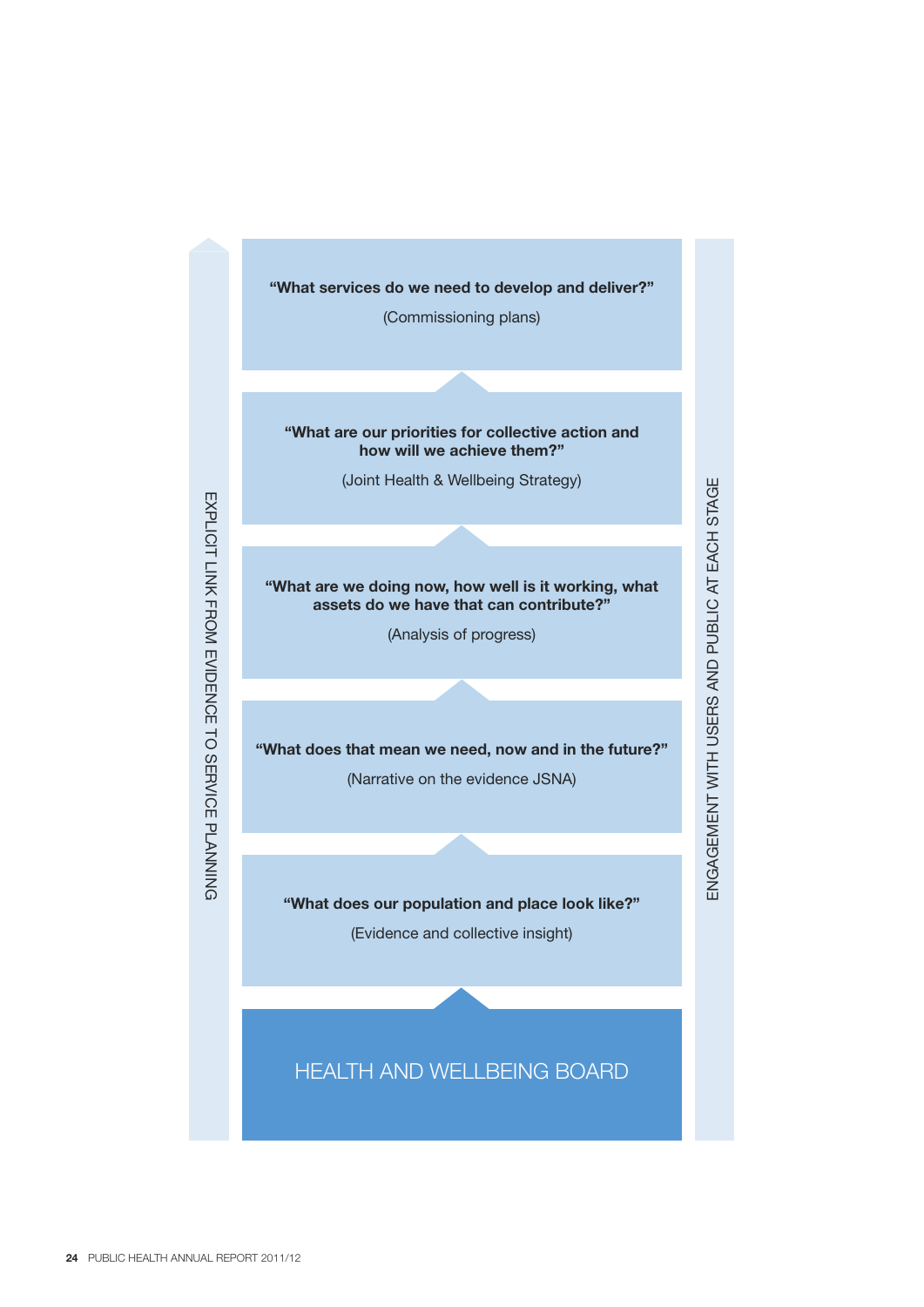The development of the Wirral H&WB recognises the need to devise health approaches as a whole system, with common aims and common ownership. This is why the H&WB includes not only all the new commissioners of health services but also the providers, including community and voluntary sector representation. Because of its membership and profile, the Board, through a number of work streams, will be better able to maintain an overview of population health and social care need and opportunity, develop a joint strategy around which suitable services can be developed and assess progress in a far more integrated way.

The official launch of the Wirral CCG as the main commissioner for health care in 2013 aims to bring the development of care pathways and appropriate health services closer to the communities they serve. With its greater involvement of General Practitioners and practice teams (in most cases the first point of contact for the public), the CCG aims to develop healthcare systems that are more responsive to the health care needs of the Wirral population, and thereby more effective.

The transfer of Wirral's public health service to the Local Authority in 2013 is intended to strengthen the impact of preventative approaches, not only by aligning the relevant expertise within public health, social care and community development but also by developing greater synergy in achieving economic and social growth in Wirral. One such example is the impact that improved population health has on the numbers of people able to gain and retain employment.

However, strategic alliances are not just about statutory organisations. Formal health services are limited in what they can offer a diverse community like Wirral. With increasing demand and decreasing resources, an open and frank discussion about priorities and the means by which to address them becomes more and more important at every level.

Third sector charitable, voluntary and community organisations (whether faithbased, cultural, geographical or topicbased) are key to developing more effective, efficient and sustainable public health services. They are often in contact with individuals, families and communities that rarely use, but often need, health or social care services. Where appropriate, existing links with these invaluable partners should be developed and nurtured.

One such example was the commissioning this year of public health projects through **Voluntary & Community Action Wirral** (VCAW). VCAW was asked to administer a Public Health Innovation Fund set up for local third sector organisations. It meant that the organisations could bid for funding unhindered by the constraints and complexities of public sector procurement. It was also felt that VCAW's close links with the community would encourage a greater involvement at grassroots level.

More than 30 proposals were submitted and of these 12 were approved to share a total of £132,270. Projects included skills training to improve people's job prospects; the setting up of self-help groups for those with poor mental health and some gentle but structured activity for people recovering from serious illness.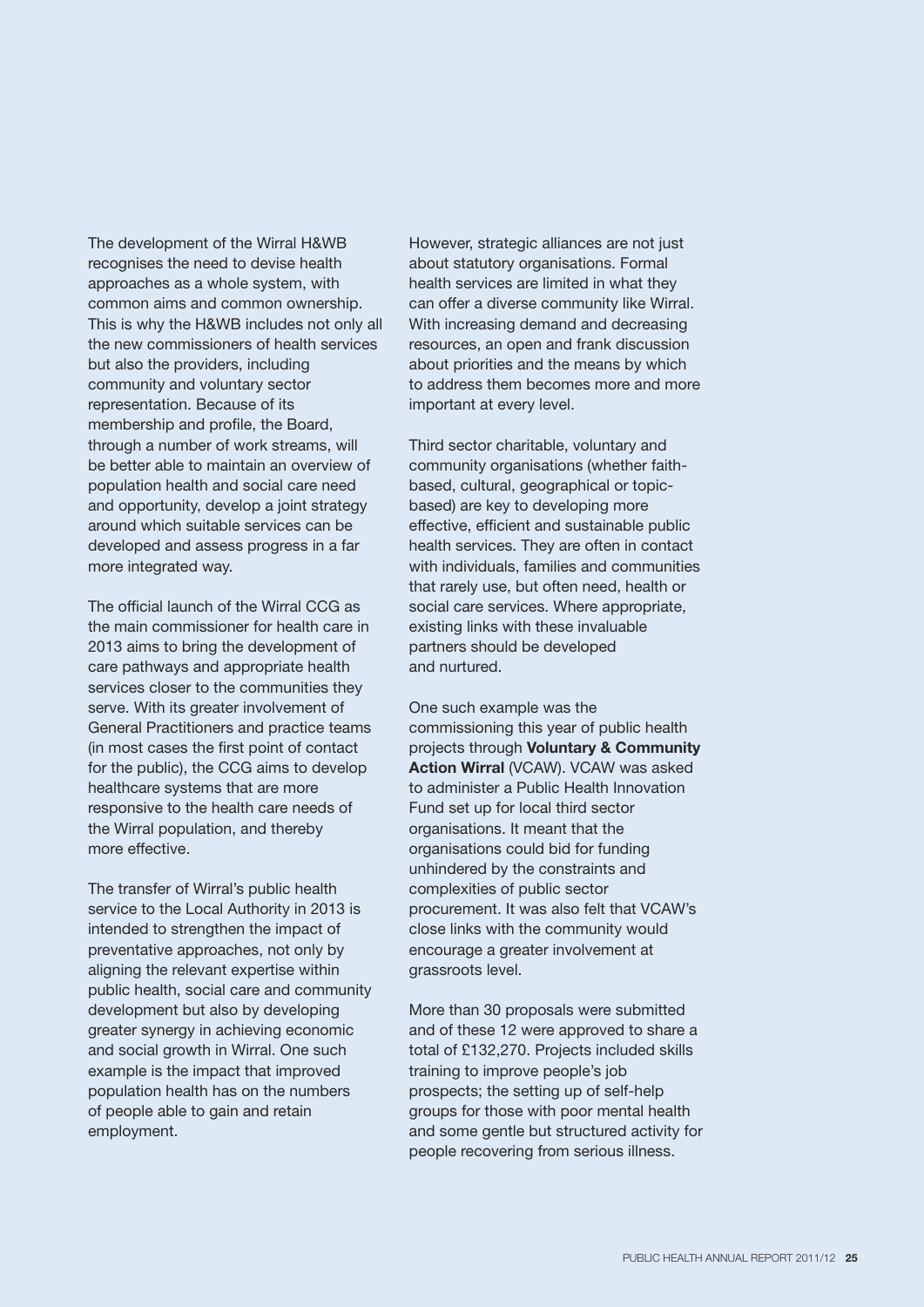In October 2011, NHS Wirral also commissioned VCAW to identify and recruit volunteers to receive training in the early detection and screening of cancer. VCAW is currently working closely with targeted organisations in two phases: those with a direct link to cancer awareness and those with a broader interest in health and wellbeing. Flexible training sessions will be offered in as many community venues as possible to ensure that a wide variety of volunteers (including those with caring responsibilities, for example) are able to participate. **The Social Partnership** and **Advocacy in Wirral** are two of the organisations taking part in the training.

Initiatives to increase smokers' success in quitting have increasingly included members of third sector organisations. Individuals are being trained to deliver robust smoking cessation programmes closer to users' homes and without the need for appointments. There are now six organisations delivering smoking cessation and five more are being trained to do so. This approach complements the more intensive NHS-based service, improving both choice and access to support.

A final element of health leadership is at an individual level. Generally, people are responsible for their lifestyle choices and decisions about health services. This responsibility can be encouraged and supported through information and skills development, but it can also be undermined when individuals have limited control over health and social care decisions. This is where the development of peer approaches to health improvement can be effective. For example, in 2010 Wirral developed a peer-led approach to encourage breastfeeding. During 2010-11, 769 women received support from this programme and this increased last year to

1,257. Of these, 44% were still breastfeeding at the crucial 6-8 weeks stage, compared with an average (across all Wirral) of 30%, suggesting the effectiveness of peer leadership in supporting healthy behaviour.

#### **New settings**

Last year's Public Health Annual Report described in some detail the various settings for public health work being developed in Wirral, with a focus on training frontline health and social care staff to deliver brief interventions and signpost individuals to existing services. This year we are building on this signposting by extending the range of health services that are delivered in other settings.

The school environment is one of the fastest growing of these settings. **Health Services in Schools** (HSIS) is now established in all but one of Wirral's secondary schools as an invaluable and very accessible source of health advice and support for young people. HSIS is a partnership in the true sense of the word, with a provider network managed by members of the Wirral School Nursing Service, Response, Bridgewater, Wirral Brook, Merseyside Youth Alliance and Tranmere Community Project.

The concept of early intervention is exemplified by smoking cessation sessions introduced into HSIS this year. The younger a person starts smoking, the greater the lifelong risk of developing smoking-related cancers, because young smokers are more likely to become addicted. By providing specially tailored stop smoking support in schools there is a far greater opportunity for young smokers to quit early. In the past 12 months, more than 150 young people have quit as a result of this initiative.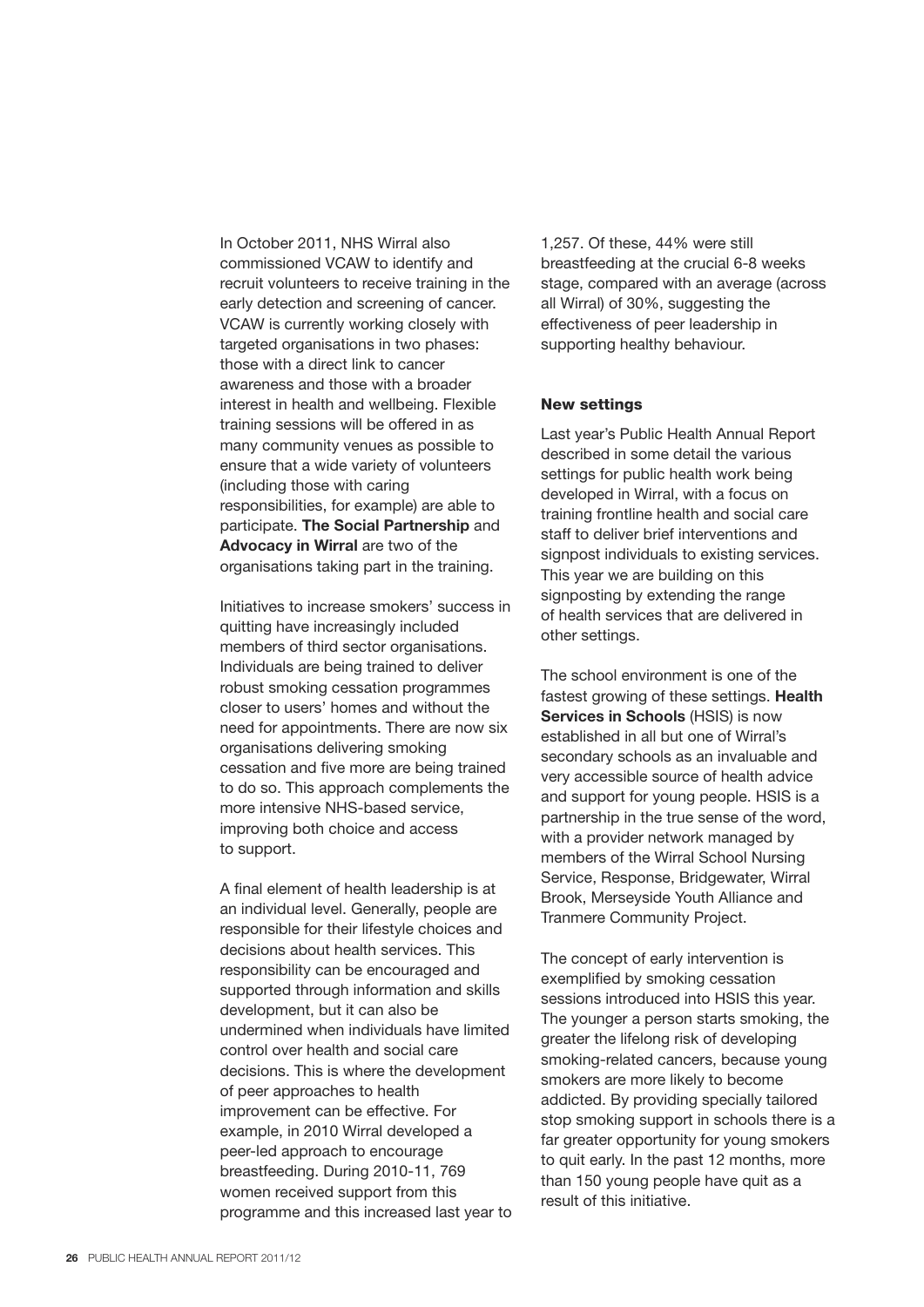

# breast milk

It gives me the best start in life

**Dor** 



 $\begin{minipage}{0.9\textwidth} \begin{tabular}{p{0.8cm}} \textbf{Grassities} & \textbf{best for} & \textbf{num and} & \textbf{met } 3 & \textbf{protects} & \textbf{mem} & \textbf{bits} \\ \textbf{of} & \textbf{hnesses} & \textbf{long} & \textbf{step} & \textbf{vec} & \textbf{tve} & \textbf{stoped} & \textbf{freestate} \\ \textbf{toa} & \textbf{num} & \textbf{time} & \textbf{top} & \textbf{base} & \textbf{weight} & \textbf{quicker} & \textbf{row} & \textbf{top} & \textbf{way} \\ \textbf$ 

For information visit www.amazingbreastmilk.nhs.uk National Breastfeeding Falgune: 0300-100-0212



PUBLIC HEALTH ANNUAL REPORT 2011/12 **27**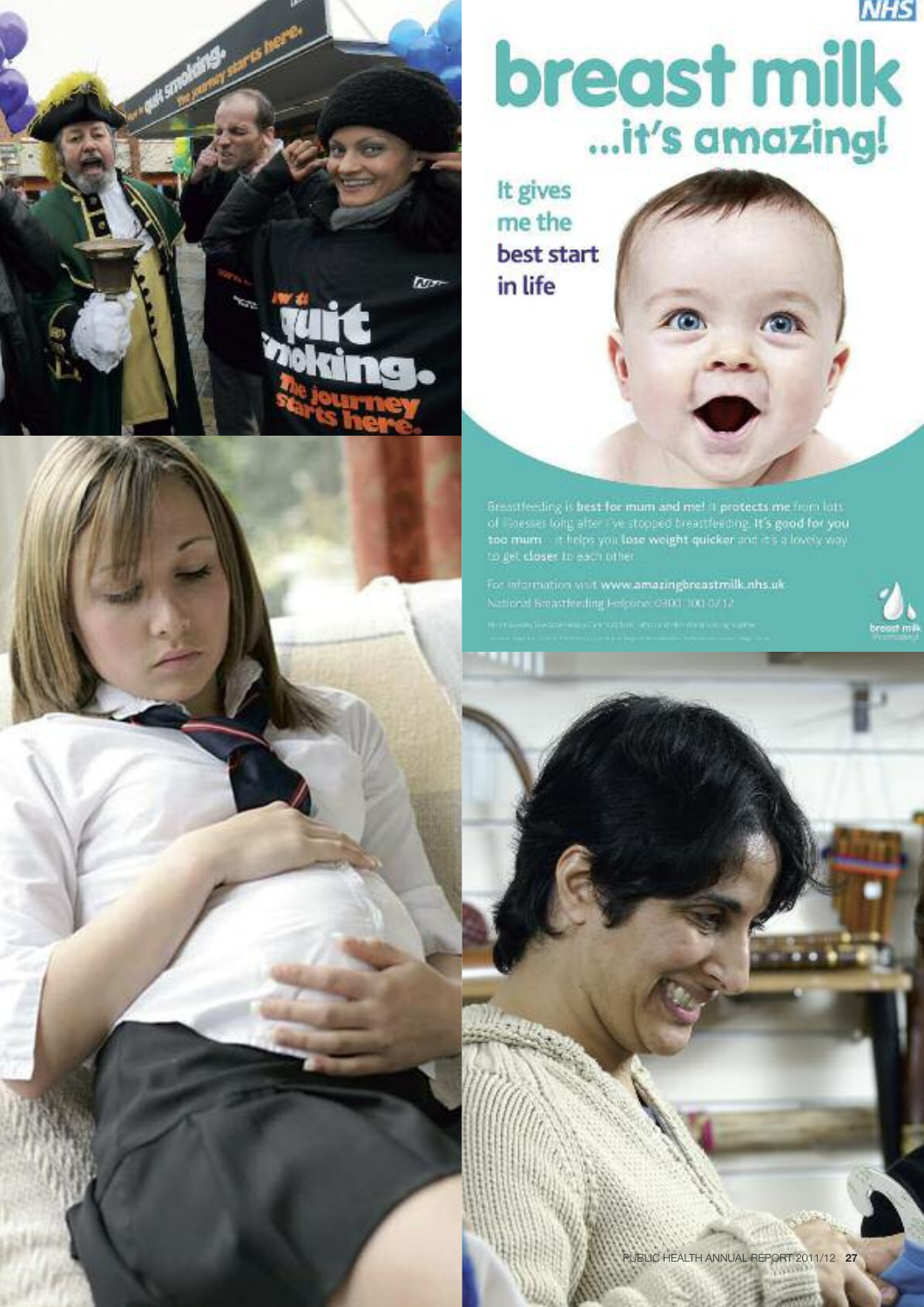Alongside support to quit there is **A Stop Smoking in Schools Trial** (ASSIST), which promotes non-smoking behaviour as the norm among secondary students. The programme recruits and trains influential students as peer educators who are able to discuss with their friends and fellow students the risks of smoking and the benefits of being smoke-free. The initiative is being introduced into 20 Wirral schools over the next two years. If smoking prevention is successful, nearly all disease associated with it will be avoided - along with the expense of any future treatment.

Last year's Public Health Annual Report<sup>26</sup> made a specific recommendation to increase the reach of Chlamydia screening and to focus on young men, a group traditionally harder to engage in the established screening programme. A novel and effective approach this year was a campaign that did not rely on accessing NHS services. Developed by a local social marketing company, Screen for a Screen offered a free cinema voucher to any young person completing a brief intervention (this included a short survey on sexual behaviour and a urine sample for screening). NHS staff from Wirral Community Trust were involved in the training to ensure that screening protocols were observed. For maximum impact, the intervention was delivered at night in established social settings. Between December 2011 and March 2012 an additional 3,200 Chlamydia tests were achieved. The campaign also resulted in a higher proportion of males over the age of 18 being tested.

Other important settings for public health in Wirral are Children's Centres. A pilot involving three Wirral centres is underway to support the Government's efforts to tackle the growing problem of Vitamin D deficiency.

The Government is encouraging pregnant and breast-feeding women and infants aged between six months and five years to take a daily supplement of vitamin D, which is essential for good health, growth and strong bones. Free vitamins are available for those eligible for the national **Healthy Start** programme through a voucher exchange scheme at most Wirral health clinics. However, by December 2011, only 2.5% of vouchers for children's vitamin D drops had been redeemed in Wirral (and only 3.1% of vouchers for women's vitamin D tablets). To improve uptake by increasing access to the scheme, a variety of non-NHS venues including Children's Centres - are being considered.

#### **New perspectives**

People relate to health improvement and healthcare initiatives in different ways and services need to respond/react accordingly if they are to be effective. The findings of a recent survey (Redesigning services to meet users' needs in a different way) involving 202 senior public sector leaders from local government and health sectors concluded that this approach represented the best way forward for organisations seeking to deliver better services in the next five years $27$ .

In healthcare, the concept of shared decision-making is becoming increasingly important. This goes beyond simple choices of where to be treated and seeks to change the relationship between a patient and health professional, with the aim of sharing the health decision-making. This should lead to better-informed patients who have the skills to discuss complex health decisions and the confidence to direct the agenda of their care on more equal terms with their doctor. In social care, the Personalisation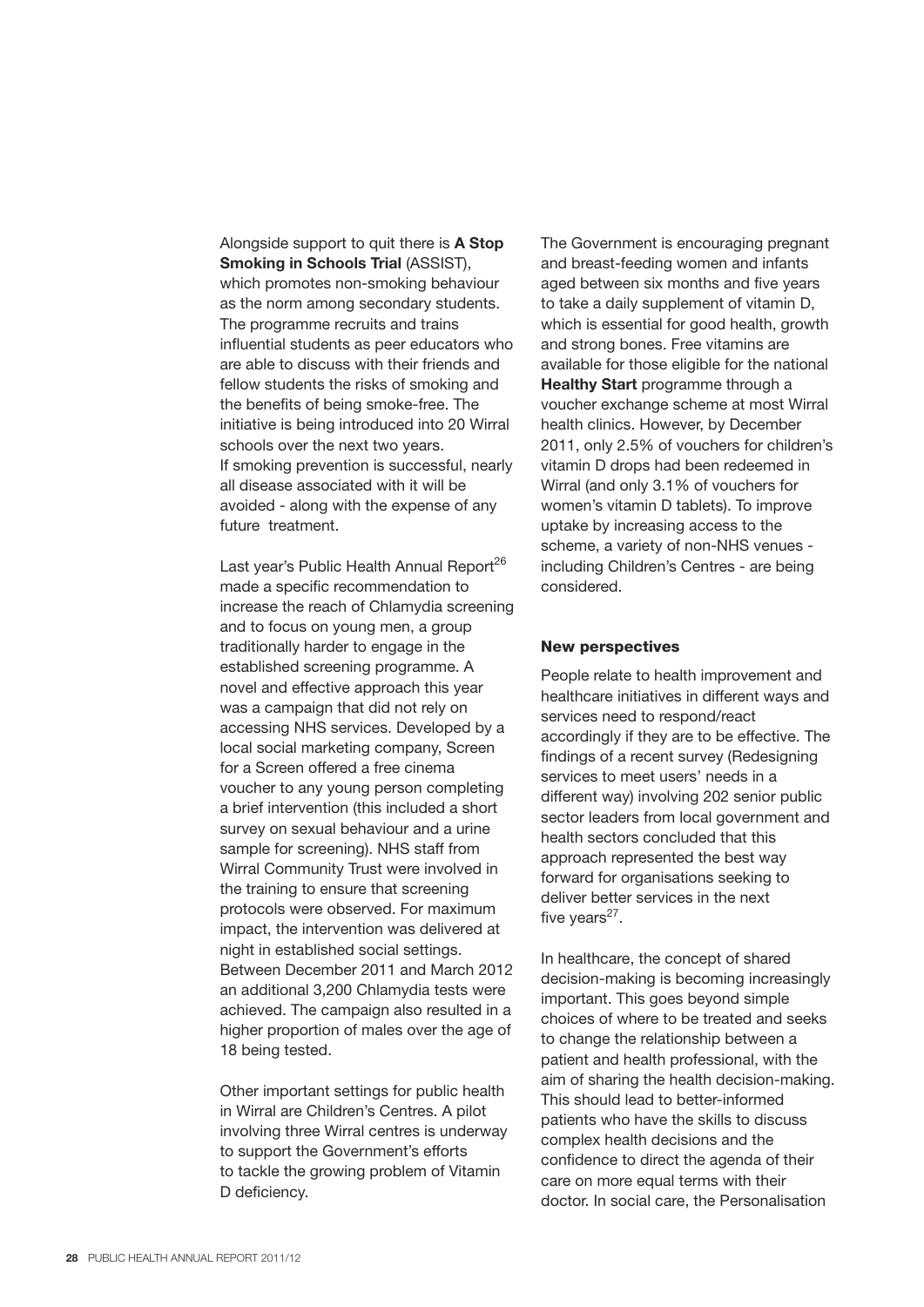Agenda aims to achieve a similar re-balance of power, with individuals able to make a wider range of care decisions by becoming the budget holder.

Wirral Public Health routinely uses 'segmentation' approaches to better understand and identify the groups of individuals benefiting from health services. At a basic level, this means geographical mapping of health status and need and these maps can be explored online through the InstantAtlas tool on the Wirral Joint Strategic Needs Assessment website<sup>28</sup>. However, there is a very wide range of demographic and cultural factors influencing behaviour and health.

Mosaic is a segmentation tool used in Wirral to help develop interventions and information campaigns that are tailored to particular communities. This year, an analysis of smoking prevalence amongst different groups of pregnant women<sup>29</sup> highlighted which approaches to promoting awareness and encouraging quit attempts would produce the best results. The findings informed the service that was subsequently commissioned and its success will be evaluated this year. Another tool to identify an individual's likely engagement with services is the Healthy Foundations model developed in 2006 by the Department of Health<sup>30</sup>. Such tools can help target resources effectively.

Although models and analytical segmentation can help guide service development, people's personal experiences and opinions are also crucial. To address the low public involvement in Wirral's Teenage Pregnancy Action Plan, public engagement was included as a priority area for action in this year's review. Steps are being taken to consult with key young people's groups, such as **Youth Parliament, Youth Executive Board** and the **Children in Care Council** to inform strategy development.

Similarly, when planning and delivering local maternity services, the **Maternity Services Liaison Committee** (MLSC) has, for the last three years, made a point of involving those who use these services. The MLSC is currently chaired by a service user. The committee is key to understanding how best to increase the number of breastfeeding women in Wirral and in highlighting locally the issue of tongue-tied babies, a birth defect that affects 3-10% of newborns nationally.

Ongoing efforts to involve the population in decisions about new services have been more formalised this year with the introduction of the **Infrastructure Support Service** (ISS). This is a contract with VCAW to engage with hard-to reach groups, such as those from minority ethnic communities, who are often not as involved as others in mainstream activity, health or otherwise.

The beliefs and choices of different cultural or faith communities can sometimes be misunderstood in the delivery of health improvement or services. This can result in groups disengaging from services aimed at improving their health. **The Wirral Ethnic Health Advisory Group** (WEHAG) has spent many years raising awareness of health issues pertinent to local ethnic populations and this year, faith leaders were involved in developing a values framework for the delivery of Relationships and Sex Education (RSE) in Wirral. This ensures that faith schools and parents feel confident about allowing their children to participate in RSE in schools. The guidance document, which includes ten value statements, was launched over the summer as a basis for delivering RSE in Wirral.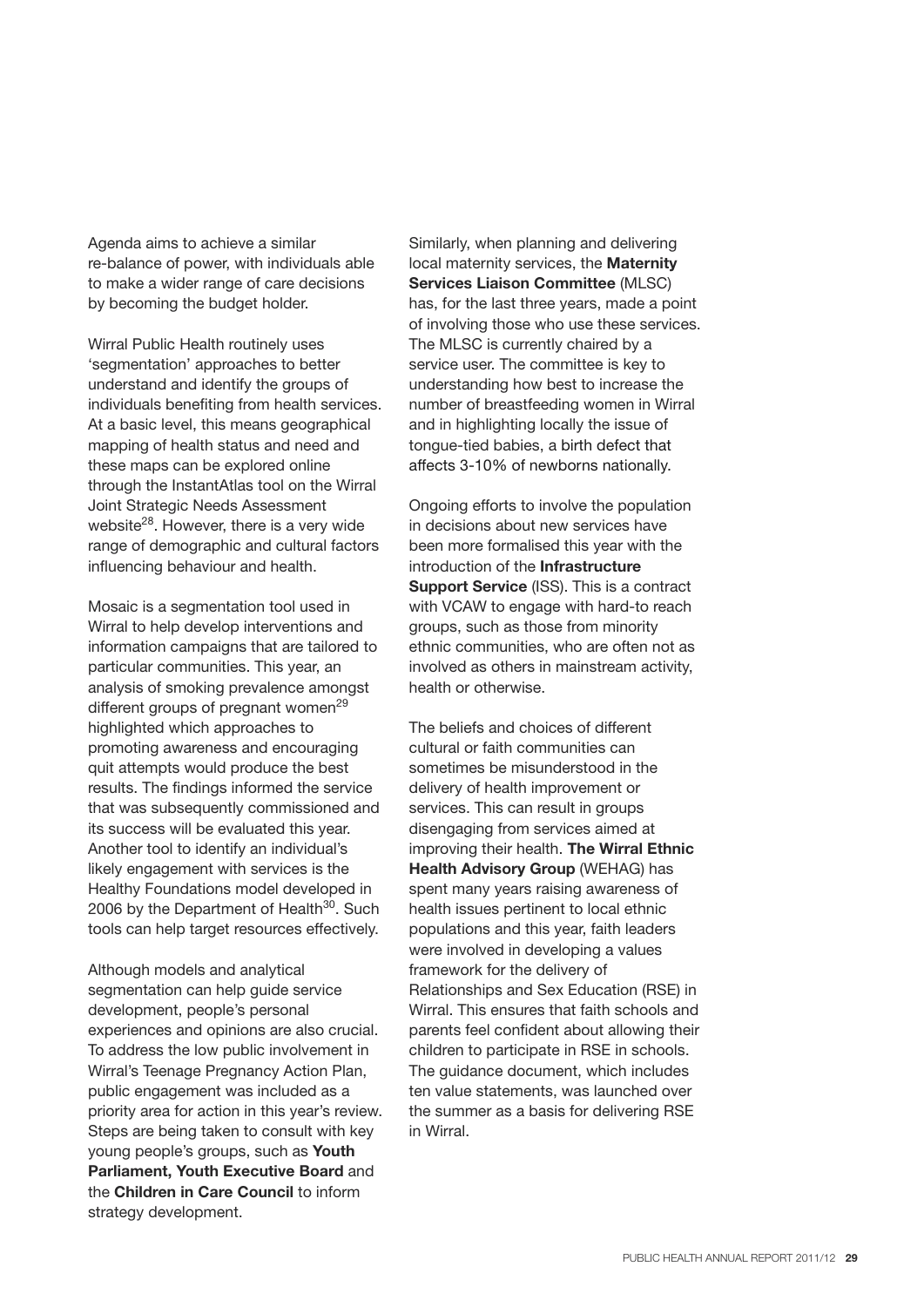A major research project was launched in Wirral this year to document the extent to which community-led projects contribute to the effectiveness of the public health system in achieving its targets. This will support a new perspective of what communities contribute, to balance the prevailing view of what they lack or need. Part of this research seeks to measure the social value of services alongside more traditional health or economic value. Developing new ways by which to recognise this contribution can encourage a wider and more inclusive approach to public health service delivery. It is hoped that wider perspectives on both the state of health and how public health can be more effectively delivered will emerge from this work; perspectives that can be applied on a wider scale.

#### **We can all make a difference**

The final area of new perspective is within us, as residents of Wirral. It is clear that health services need to adapt and that our relationship with them needs to change. The development of more sustainable and equitable health and wellbeing over the coming three-five years demands our contribution as members of the community, as well as the efforts of those directly employed in health and social care.

The innovation, vision and energy can be found throughout the Peninsula. We can all take steps to use our precious health system's resources responsibly and appropriately, to proactively invest in our own health and wellbeing wherever possible (by taking more exercise; stopping smoking and eating more healthily, for starters) and to engage in the wider discussion as to how to meet the health priorities on our doorstep. Only then will the true partnership emerge that is required to make Wirral a healthier place.

*27. Skinner G, Cummings L (2012) Public service reform 2010-2012: a tale of support and scepticism www.ipsos-mori.com/\_emails/sri/understandingsociety/july2012/mobile/no2.html*

*28. www.info.wirral.nhs.uk/instantatlas/*

*29. www.info.wirral.nhs.uk/intelligencehub/geodemographicsandsocialmarketing.html*

*30. www.dh.gov.uk/prod\_consum\_dh/groups/dh\_digitalassets/documents/digitalasset/dh\_086291.pdf*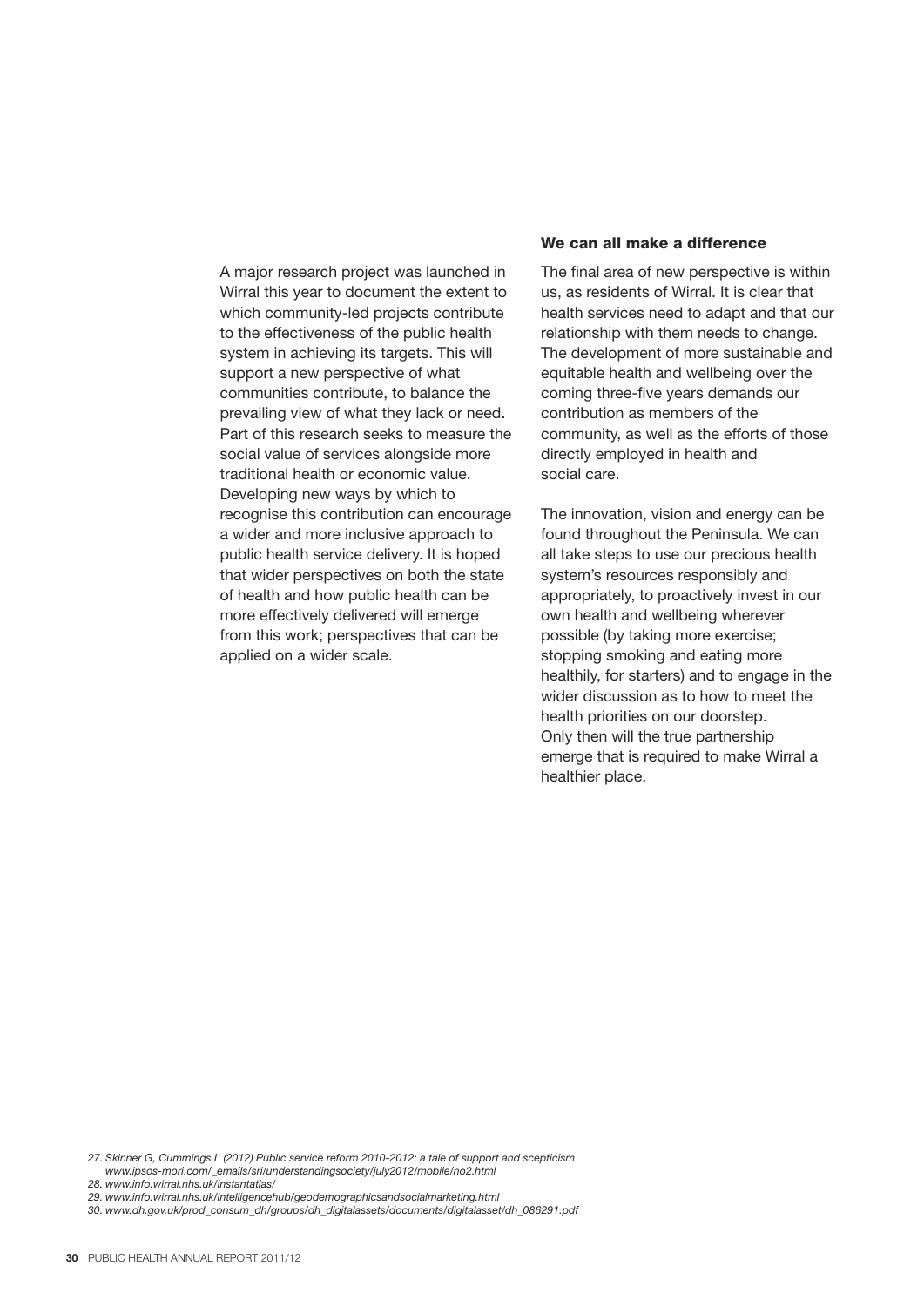

#### RECOMMENDATIONS

- The described model of communities and community organisations defining how the resource in a particular priority area could be best used is one that should be further developed, as resources allow, within health and social care. This will help to rebalance the complementing priorities of user and provider.
- Peer-led approaches are effective in increasing the reach and influence of public health information and services. There should be ongoing consideration of this approach across health and social care and increased effort to demonstrate successful impact.
- A range of segmentation approaches should be systematically applied to the design of health and social care services to increase their suitability and help monitor their impact.
- Diverse settings, through which health improvement and health protection can be delivered, should continue to be explored.
- The population of Wirral is a central partner in the formation of a new movement for health and wellbeing across the borough. Effective ways to involve communities, families and individuals in debate, design and delivery of initiatives should continue to be improved and expanded by all statutory providers of services.